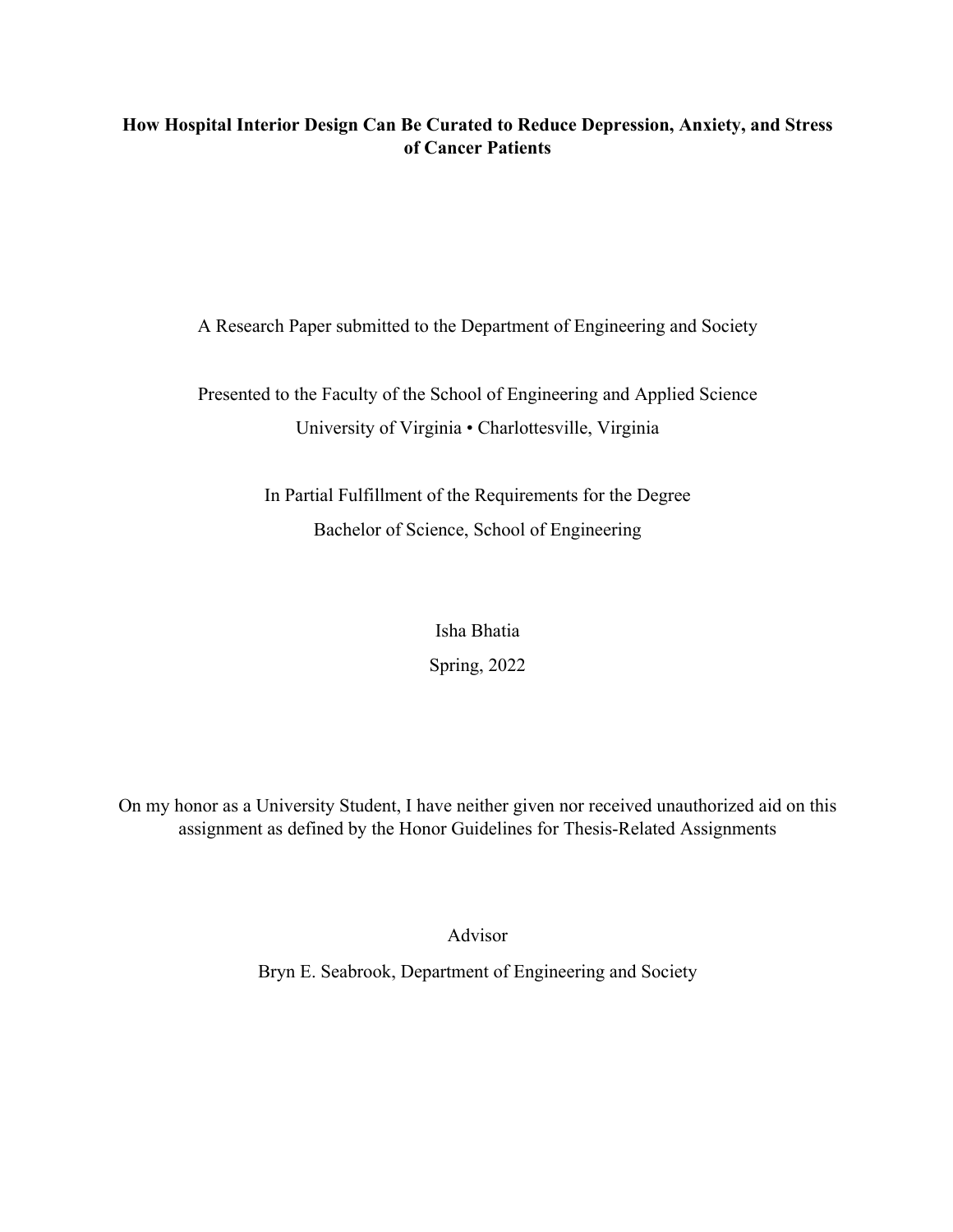### **Hospitals as Healing Environments**

Bleak grey walls, tiled white floors, and an aura of negativity engulf patients and families who await necessary care in hospitals. Across the United States, many hospitals share similar characteristics in that these facilities often fail to put efforts into improving their interior design to meet the needs of patients and their mental wellbeing. Adverse environments that are perceived as unpleasant to humans, lack of green spaces, and negative noise or air pollution can induce depressive mood disorder in individuals (Rautio et al., 2017). As healing environments, it is necessary for hospitals to consider changes in facility interior design so as to combat mental health disorders in addition to treating physical ailments, such as cancer. Upgrading hospital interior design is an especially important consideration for cancer patients, as in many cancer patients, depression presents itself as a common, additional diagnosis (Smith, 2015). For this reason, active interior design changes are necessary to avoid exacerbating depressive effects in cancer patients to improve cancer prognoses.

To analyze the need for widespread changes in hospital interior design and the effects of such changes, the Social Construction of Technology, or SCOT, will be used to investigate how perceptions of interior design components are related to physical effects. Additionally, SCOT will be used to reveal what types of technologies would be beneficial to include in hospital interior design, based on established studies that provide background information on how patients are affected by changes in specific interior design components. Through extensive research intertwined with SCOT framework analysis, the following research question is to be answered: How can hospital designs be curated to reduce depression, anxiety, and stress of cancer patients to ultimately improve cancer outcomes and patient quality-of-life (QOL)?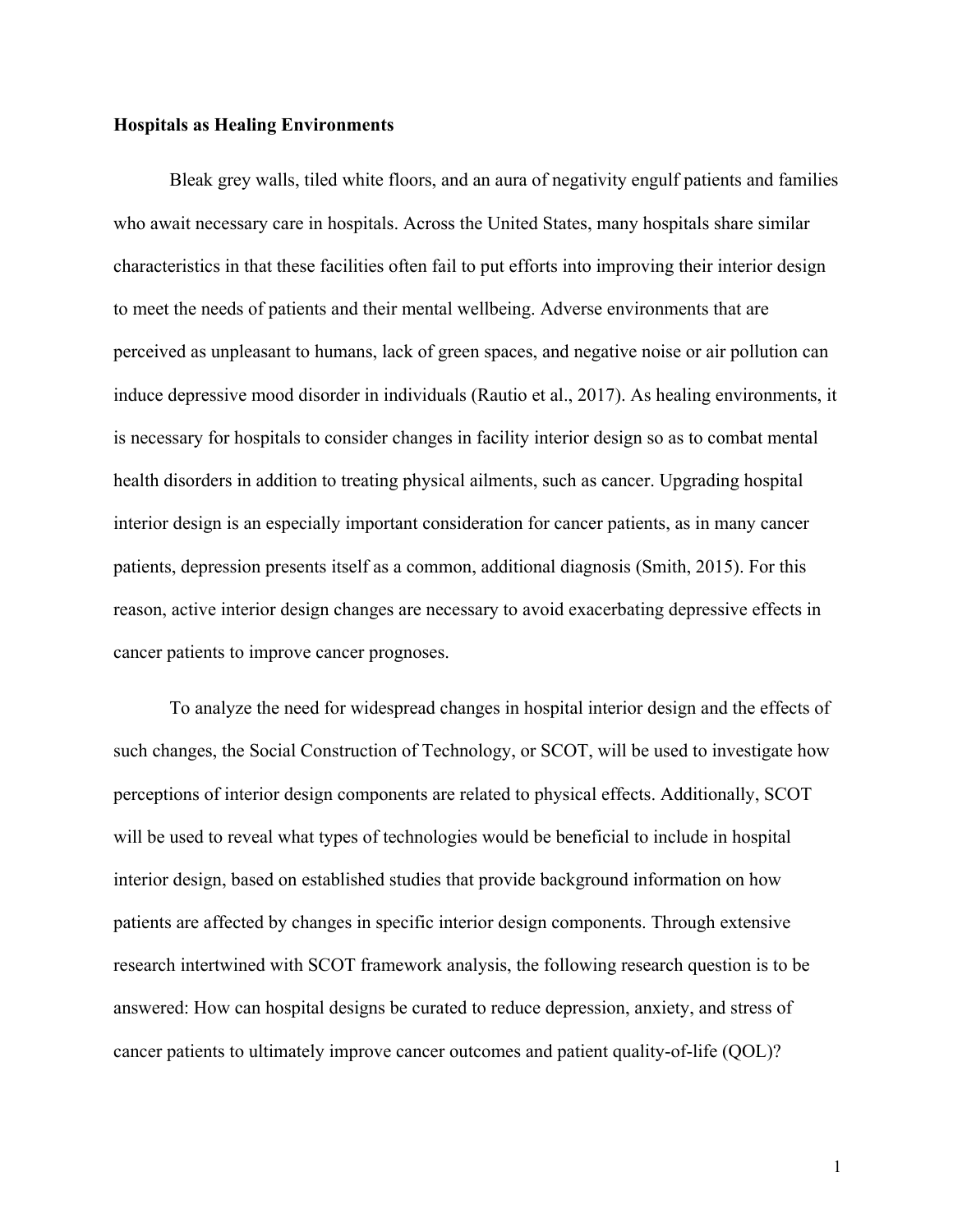### **Research Question and Methods**

*How can hospital designs be curated to reduce depression, anxiety, and stress of cancer patients to ultimately improve cancer outcomes and patient quality-of-life (QOL)?*

Through the use of documentary research methods, including articles and case studies, the importance of a positive mental state for improved prognoses of cancer patients is analyzed. Certain keywords that are specific to this research include *interior design, hospital, cancer, Social Construction of Technology,* and *mental health.* Established case studies are utilized to highlight widespread perceptions of hospitals based on current hospital interior design. The information gleaned from these resources is organized into subheadings detailing each element that should be factored into the creation of hospital design. The significance of each element is shown through evidence-based research that highlights that the presence of an element in question indeed has a positive effect towards patient mental health. Ultimately, the information collected from the bulk of this research paper is integral in helping designers construct potential novel design plans for the modern hospital.

# **The Life of Cancer Patients**

There are several debilitating diseases that can change a patient's life, yet there is one diagnosis that instills a universal fear in patients and families all across the world: cancer. A cancer diagnosis may elicit several initial negative emotions including shock and denial. The initial emotional impact of such a diagnosis may be followed by long term stresses including financial strains revolving around how an individual is going to accommodate for exorbitant outof-pocket costs to compensate for recurring hospital visits. Additionally, social impacts such as the fact that an individual may not be able to work as their disease progresses adds to the mental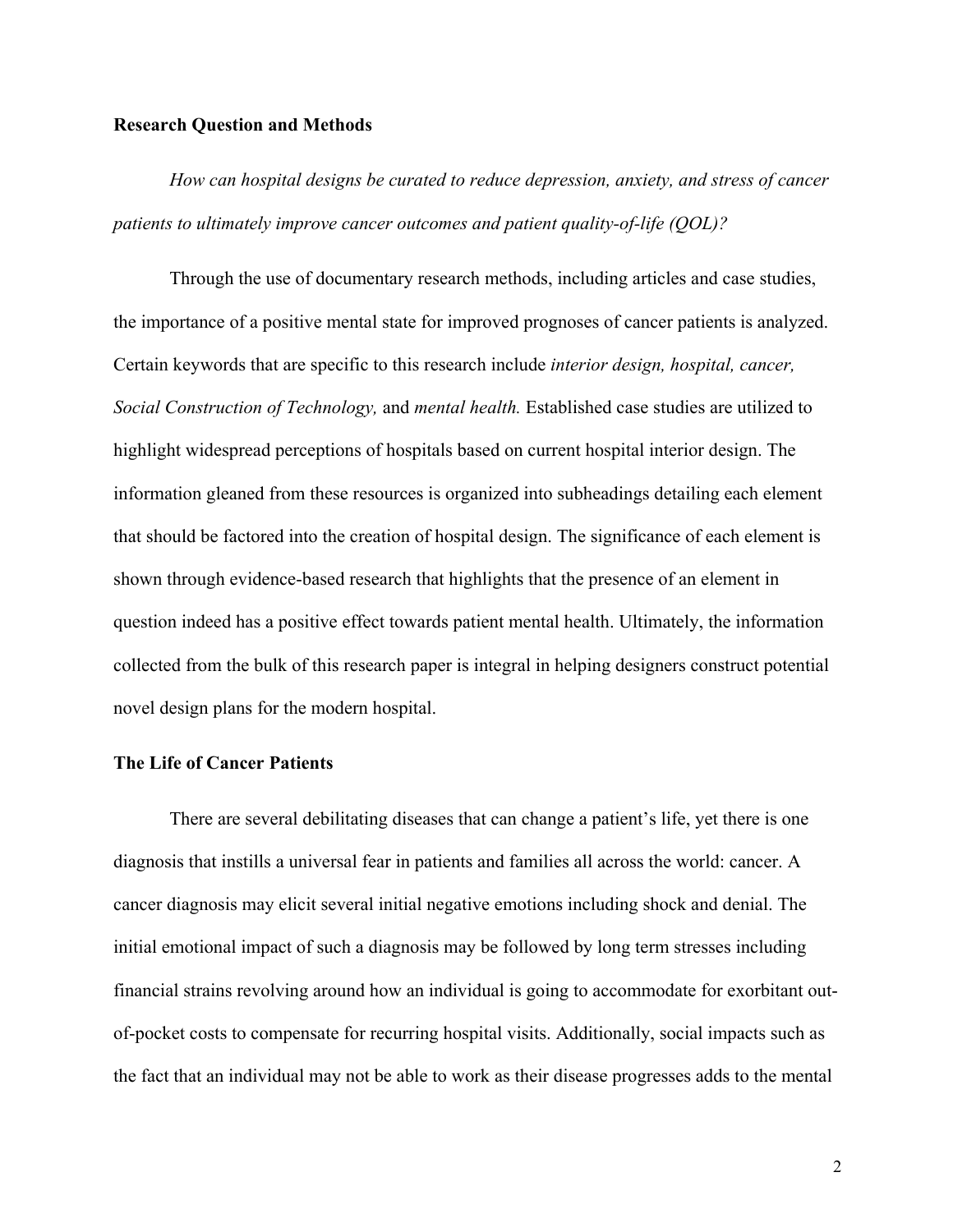toll of a cancer diagnosis. On top of the already significant mental strain, cancer patients may have to face complications from their disease, handle physical effects of debilitating treatments such as chemotherapy, and grapple with the knowledge that their cancer may be terminal. As such, comorbidities such as depression and anxiety are common among cancer patients due to the impact that a cancer diagnosis has on their lives; in fact, about a third of all cancer patients suffer from these comorbidities, which may require additional services from psycho-oncologists (Singer, 2018).

Depression-induced stress in cancer patients can translate into major depressive disorder and a poorer QOL which can compromise patient outcomes. Clinical studies have shown that major depression can increase mortality rates by up to 39%, and that patients with even minimal depressive symptoms exhibit an increased risk of mortality by about 25% (Smith, 2015). Thus, it is important to acknowledge the impact of mood and mental wellbeing on cancer progression; this relation is already considered significant by more than 70% of oncologists and 85% of patients (Smith, 2015). These mental health considerations also apply to pediatric cancer patients, as young patients with cancer are at an increased risk of psychological difficulty (Reed-Berendt, 2019). It is shown that a cancer diagnosis in children presents itself as a significant childhood stressor, as most children perceive medical procedures and the social impacts of having cancer as the most stressful events in their prognosis (Sharp et al., 2017). Based on the large potential for cancer-related stressors to translate into negative mental health states for both adult and cancer patients, it is necessary to find ways to lessen the mental burden on cancer patients in the hospital.

Cancer patients tend to spend a significant amount of time in hospitals due to the nature of their disease and the necessity of frequent checkups and medical procedures. Some may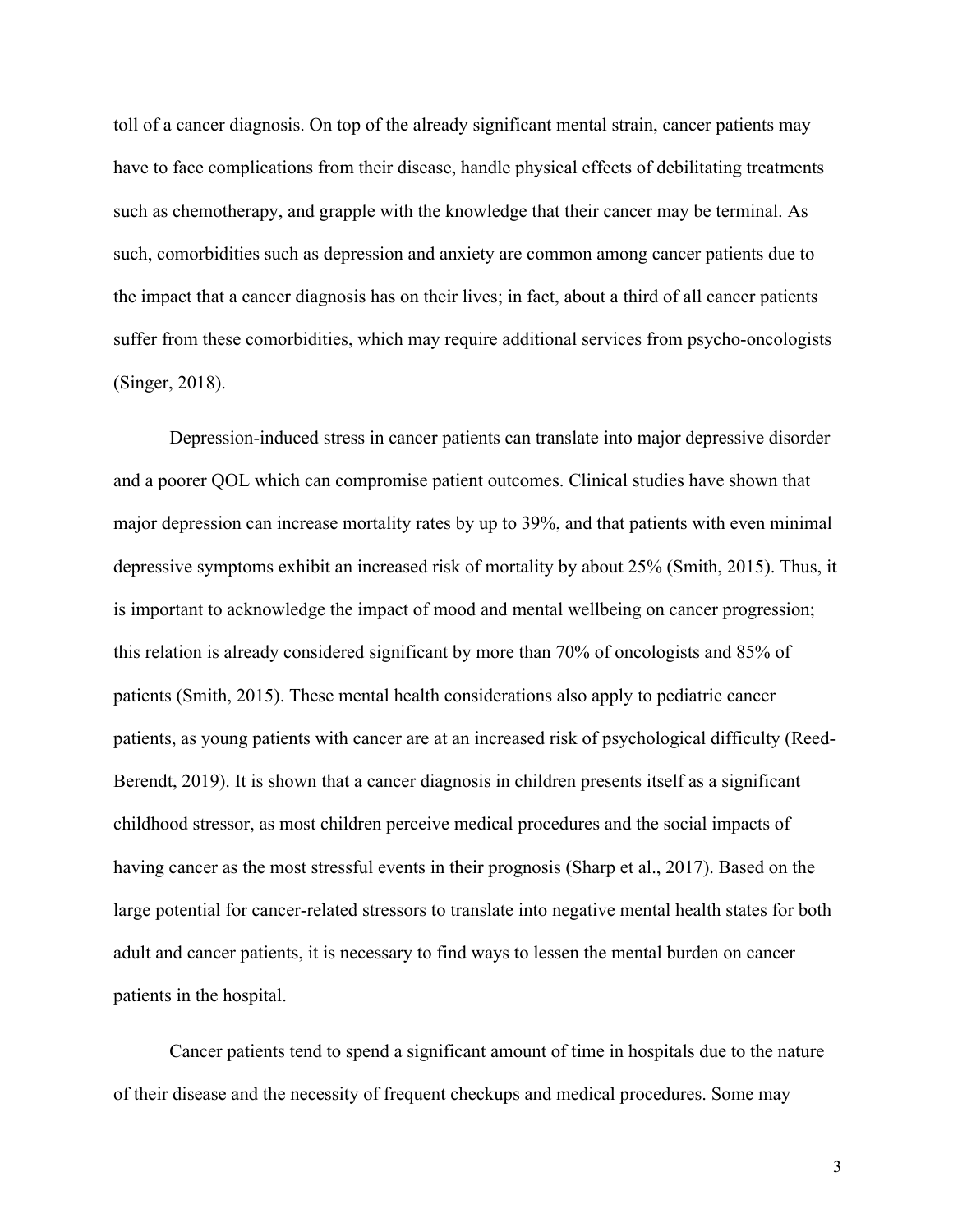remain hospitalized for a long period of time, whilst others may have to be hospitalized several times albeit for a shorter amount of time (Silva, 2020). Regardless, the hospital environment becomes all too familiar to the cancer patient due to the high frequency or long duration of hospital visits. As such, hospital interior design plays a major role in patient mentality, since hospitals are commonly viewed as bleak environments associated with sickness and even death (Edvardsson et al., 2006). Rautio et al. describe how an adverse environment, sparse green spaces, or unpleasant noise or air pollution contributes to depressive mood disorder, further confirming the significant impact of environments on patient mental wellbeing (Rautio et al., 2017). The additional stress of a negative hospital environment contributes to the mental toll of cancer patients, which can subsequently impact recovery and healing.

### **Hospital Perceptions through the Social Construction of Technology**

The Social Construction of Technology framework, or SCOT, emphasizes that the development of certain technological entities and systems are shaped by human perceptions and human action (Pinch and Bijker, 1984). SCOT, as a framework, has been used by scholars to analyze many cases where human action has been integral in shaping technology. For example, Pinch and Bijker argue that the modern bicycle was shaped by social forces to become what it looks like today. Different social groups had distinct opinions on the best features to include on bikes, which resulted in the emergence of a variety of new bicycles which matched up with different societal needs (Pinch and Bijker, 1984). The shift in bicycle design speaks to the significant impact that humans have on shaping technological design, in that humans will always prefer technological design to be in accordance with their likings and preferences to induce feelings of happiness and satisfaction. For this reason, the close relationship between human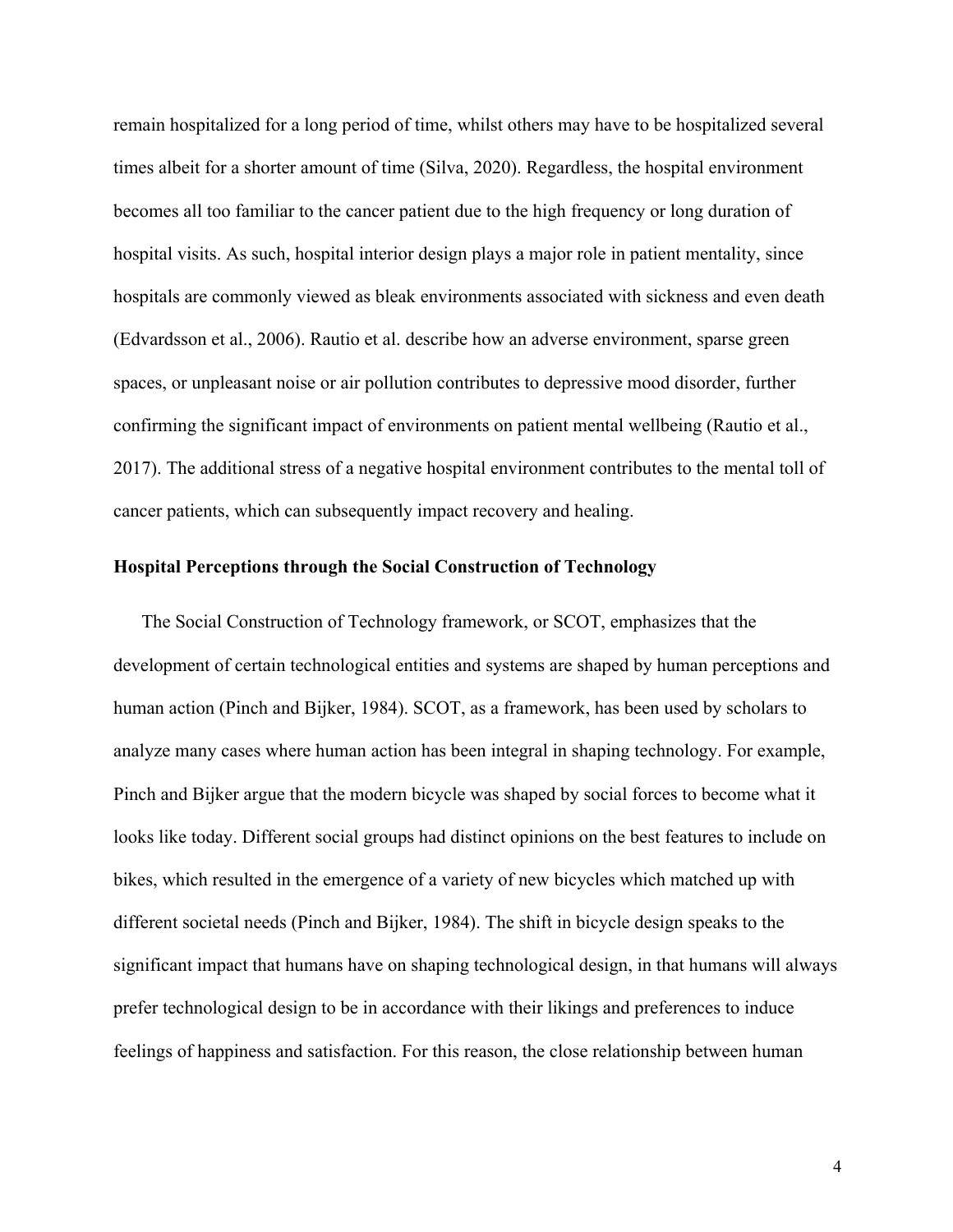preferences and technology can be used to conduct further analysis about how human preferences about their environment have the potential to elicit certain physical effects.

Analysis of medical environments and hospital interior design has not yet been done using SCOT. To account for this gap in research, SCOT is used in this research paper to explore widely held perceptions of hospital environments, especially negative perceptions of certain elements of hospital design. Furthermore, SCOT is used to analyze elements of interior design that have been shown to universally induce positive mental states, which is subsequently incorporated into an analysis of how such elements can be meshed into the hospital space.

Rather than conduct this analysis through the initial definition of SCOT by Pinch and Bijker, the forthcoming analysis accounts for the critique of SCOT by Hans K. Klein and Daniel Lee Kleinman. Klein and Kleinman argue that a central critique of SCOT is "SCOT's view of society composed as groups," indicating that the original definition of SCOT failed to consider power asymmetry between groups in influencing technology (Klein & Kleinman, 2002). Thus, recommendations made regarding ideal hospital designs account for the fact that certain interior designs are heavily influenced by environments where mental health is a priority; in other words, recommendations about hospital designs will not be made solely based on aesthetic preferences used for interior design. Ultimately, the goal of this research is to address a societal problem in that interior designers are not viewing patients as the central priority when coming up with design plans for hospitals.

### **Results and Discussion**

This portion of the paper highlights the significance of incorporating elements such as greenery, music, art and other elements within hospital interior design. The significance of the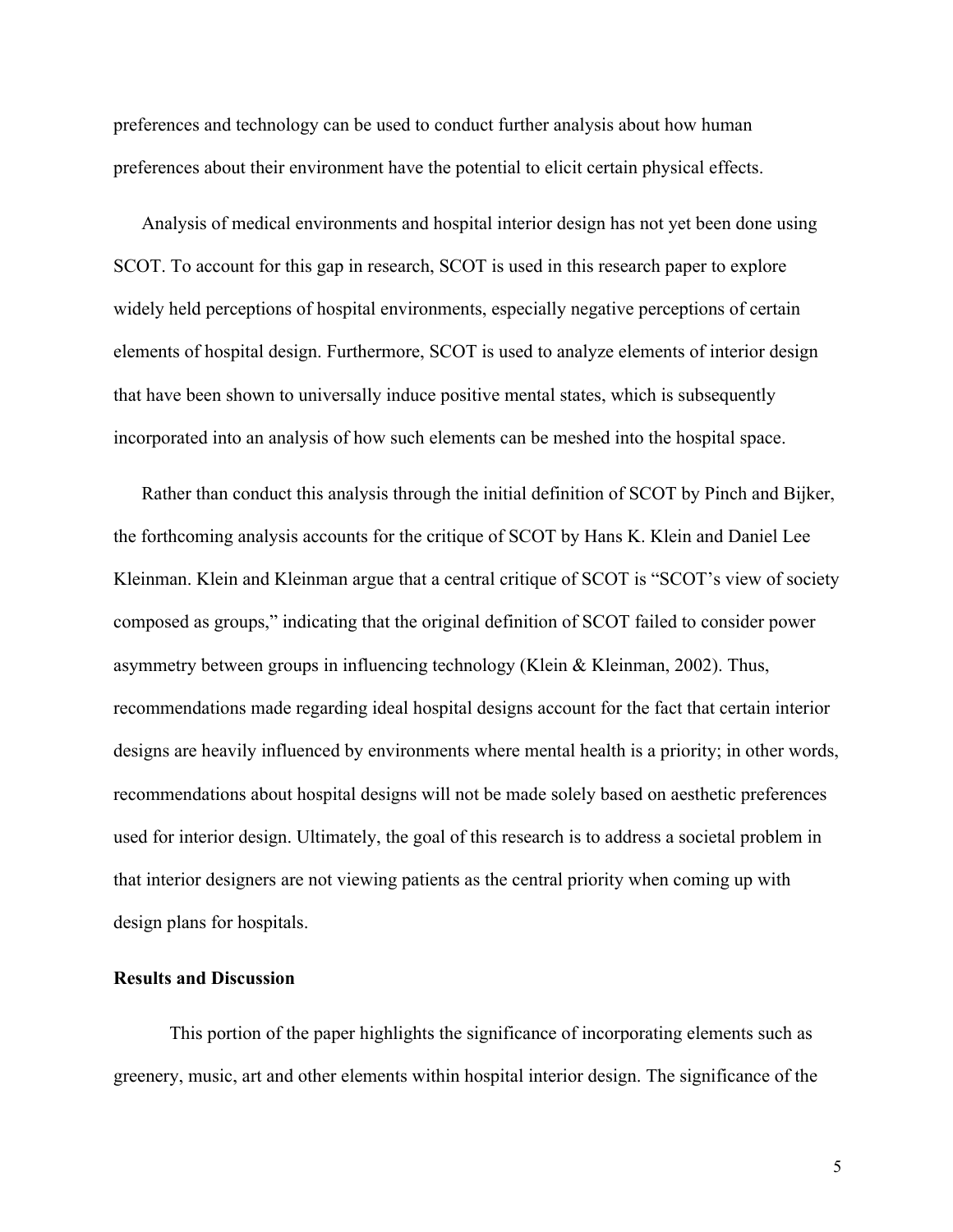aforementioned elements lies in the fact that these design additions are relatively easy to incorporate within hospitals whilst having a notable impact on patients. With evidence revealing the importance of each element on the mental wellbeing of cancer patients, it is hoped that hospital designers will take on a new perspective prior to creating a design plan for hospitals, given that the elements detailed have the potential to improve patient prognosis. By shifting the objective with which designers use to develop hospital interiors, more value will be given to improving patient experiences in subtle, yet creative ways. Ultimately, the goal is to show how even small changes outside of medications and treatments positively impact patients.

To fully shed light on the elements that hospital designers ought to take into consideration during the design phase, it is first necessary to reiterate the relevant social groups involved and affected by the aforementioned design considerations. The most pertinent group that is affected by changes in design are cancer patients, both adult and pediatric. Interior design changes in hospitals are meant to directly improve the mental wellbeing of such patients in an effort to facilitate their recovery. The proposed considerations also impact another relevant social group: healthcare workers such as nurses and physicians. Healthcare professions are known to be among the first six most stressful jobs given that workers within this space often have to work long days and face events such as patient death and emergencies surrounding critical care, among other difficult situations (Koinis et al., 2015). Thus, it is important to examine the effect of attitudes held by physicians and nurses towards their work environment and how these attitudes may impact patients under their care.

The significance of the following elements is seen through established case studies and whether or not these elements are currently being partially or fully incorporated within hospitals, speaking to the closure and stabilization component within the SCOT framework. In this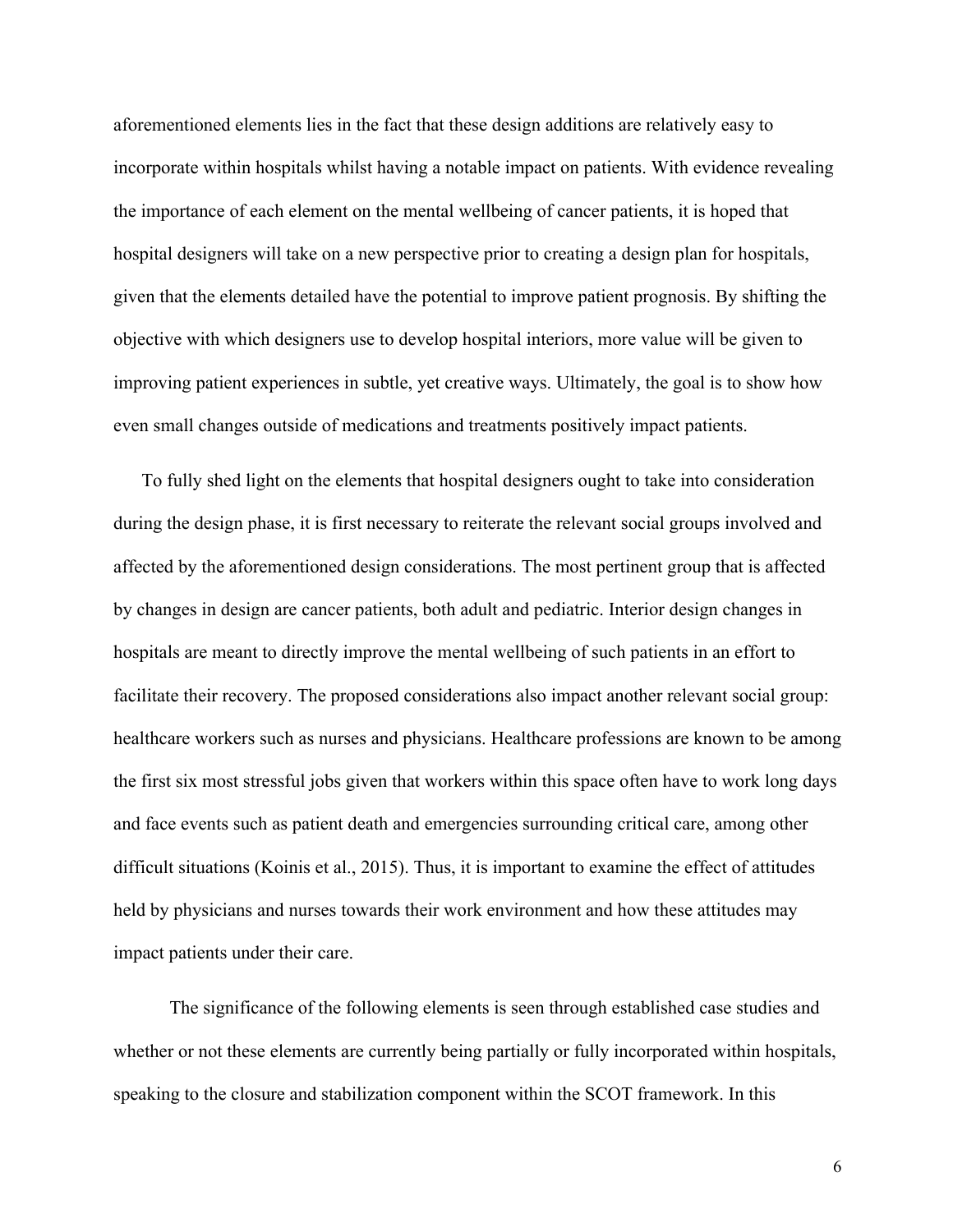analysis, SCOT is used to illustrate current societal perceptions of hospitals while also being used to reveal how people perceive specific components of interior design. Analysis within the SCOT framework is utilized to reveal situations in which new social groups emerge and ultimately, how all social groups impact each other to create a unified network of different perspectives and in turn, potential solutions. In addition, the interconnectedness between patient perceptions and tangible design elements will provide insight into incorporating new, positively perceived elements within hospitals.

#### *Greenery and Landscaping*

Green foliage, growing plants and vegetation are all considered forms of greenery. On a multiscale, it has been established that spaces that mimic nature and incorporate elements such as flowers and greenery are shown to reduce stress and play a part in attention restoration (Maas et al., 2006). Based on the fact that inclusion of greenery in spaces can counteract stress, it is helpful to consider how incorporating greenery within hospitals specifically impacts the mental health of patients. In a study by Park, patients recovering from a surgical procedure known as a hemorrhoidectomy were randomly assigned to control rooms or rooms with plants. The results showed that patients assigned to hospital rooms containing plants showed improved physical effects, such as lower systolic blood pressure and lower pain ratings. Such patients also reported experiencing less anxiety and fatigue as compared to patients in control rooms. Additionally, direct patient comments confirmed that the presence of plants lightens up the hospital environment and conveys better impressions of employee care, all of which points to the therapeutic effect that plants have on patient healing (Park & Mattson, 2009). Fortunately, there has been recent attention focused on the planning and design of healing environments as many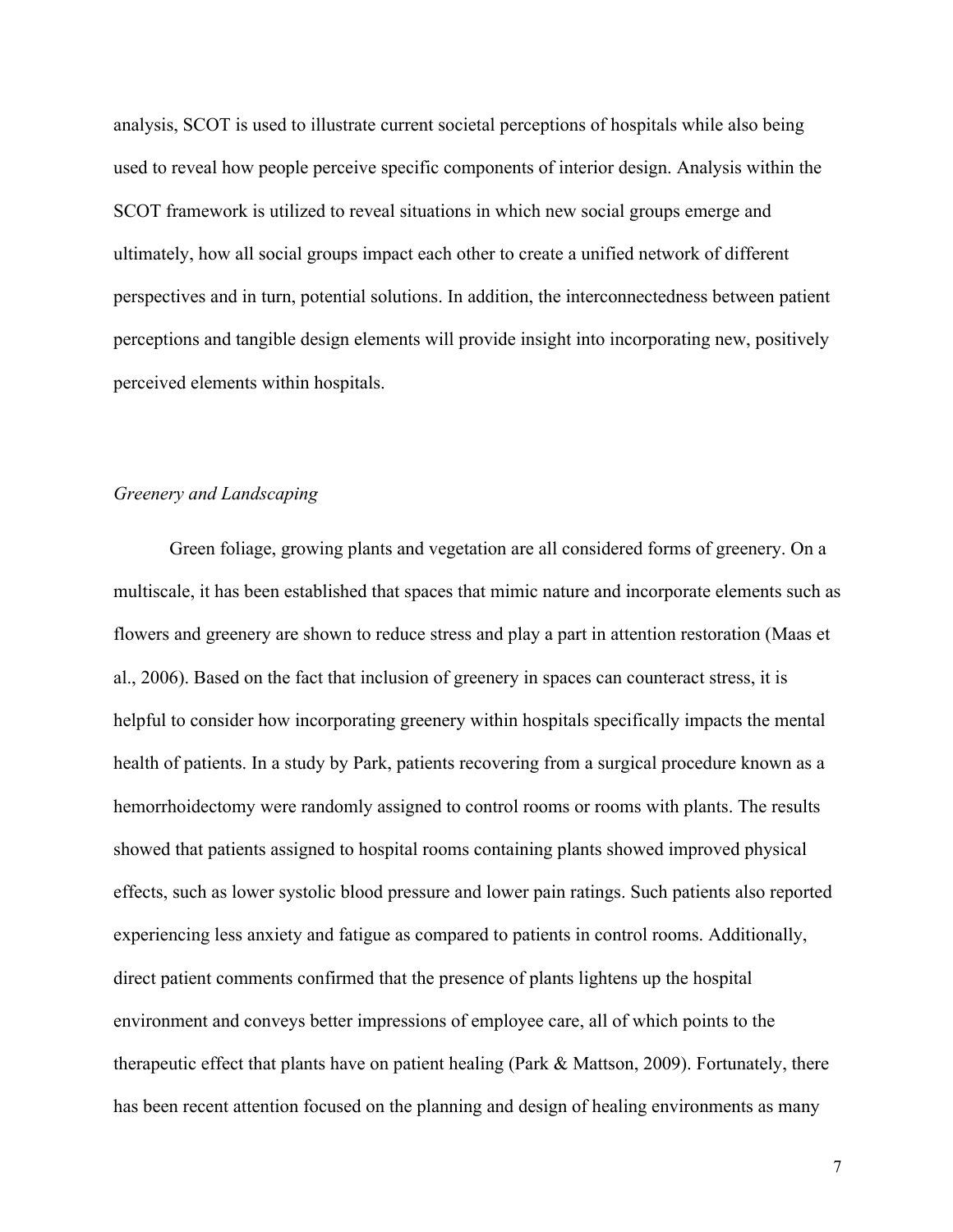healthcare professionals acknowledge the positive effects of outdoor landscapes in the psychological recovery of patients (Chang & Chien, 2017). For example, tangible landscape features such as water bodies, trails and plants stimulate the senses and encourage curiosity within patients; these elements offer patients a comfortable, naturalistic environment in which they can temporarily 'get away' from a stressful hospital environment (Chang & Chien, 2017). These results are further applied to oncology wards, as adding plants and landscapes within the environments of cancer patients gives such patients the opportunity to get in touch with nature.

In the context of SCOT, interpretive flexibility also upholds the idea that the inclusion of greenery strongly impacts patient wellbeing based on certain perceptions towards plants and nature. To further clarify, it is apt to consider a comparison of different perceptions towards greenery and how specific groups may react to such point of views. As an illustration, groups such as farmers or gardeners are accustomed to being surrounded by greenery on a daily basis and thus may view greenery as a mere part of their day. However, to patients that are required to make several hospital visits or stay at hospitals for prolonged periods of time, a glimpse of nature has the power to shift a patient's perception towards their environment. Thus, based on the aforementioned evidence and analysis, including greenery and landscaping in design plans has the potential to improve cancer patient mental wellbeing and recovery.

### *Interior Lighting*

The lighting in an environment is a crucial factor to consider during the creation of any interior design plan. Proper lighting is necessary both to regulate bodily functions such as sleep cycles and to exert therapeutic effects such as reducing symptoms of seasonal depressive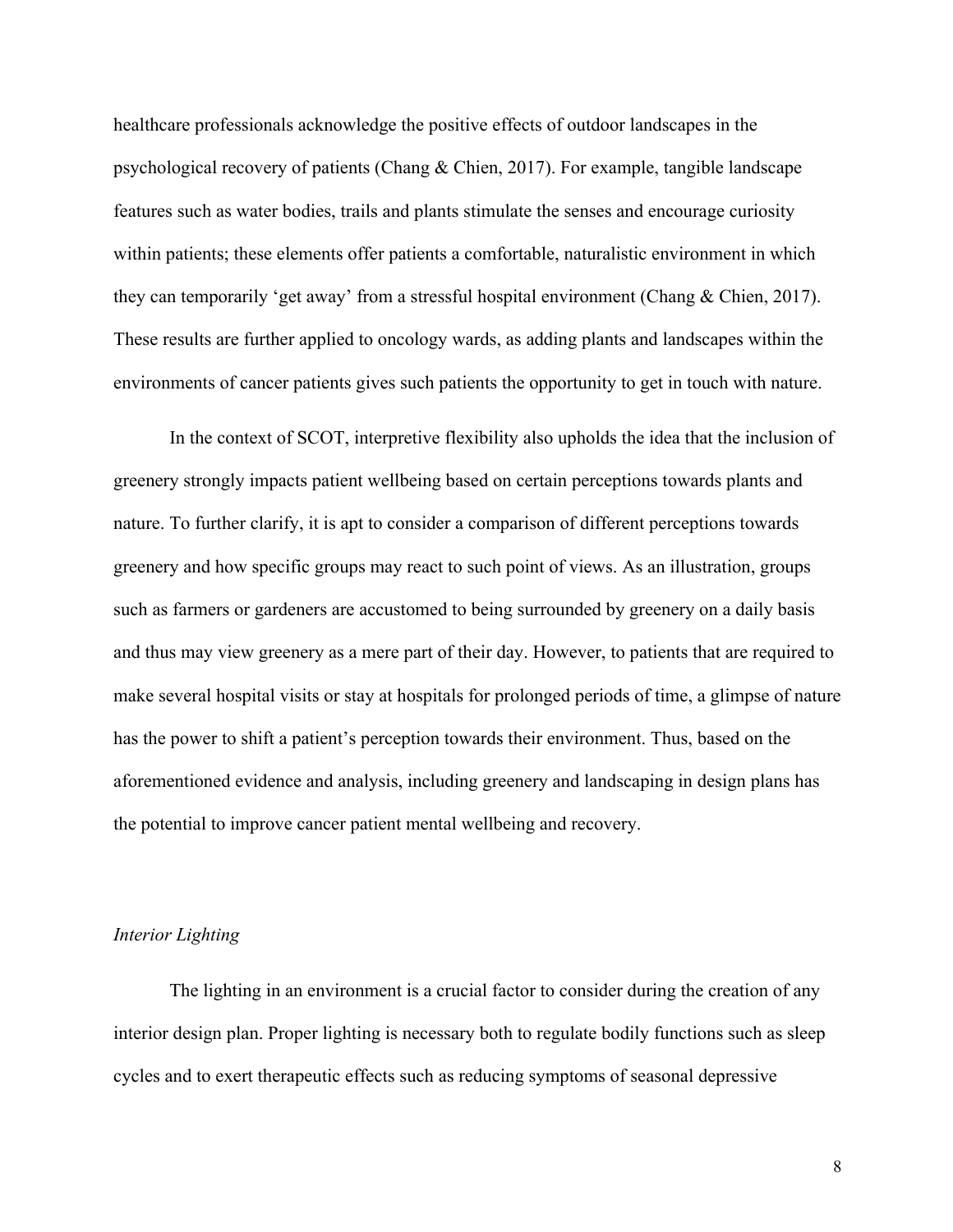disorder through both natural and artificial light therapy (Osibona et al., 2021). Typical hospital lighting is usually rich in blue-wavelength emission, which disrupts circadian rhythms in patients and leads to poor sleep quality (Albala et al., 2019). A study conducted by Vethe et. al examines the effect of incorporating blue-depleted lighting in hospital wards based on the effect of such lighting on melatonin release (Vethe et al., 2021). Melatonin is a hormone in the body that is released by the pineal gland at night and is vital in improving sleep quality (Costello et al., 2014). The results from the study by Vethe et. al show that the inclusion of blue-depleted lighting reduces melatonin suppression in patients by 15%, which contributes to increased sleep duration and longer rapid eye movement periods (REM) (Vethe et al., 2021). Thus, it is important for hospital units to consider changing design principles to better accommodate for chronobiological principles such as natural circadian rhythms in humans to positively impact sleep patterns. Furthermore, sleep is directly related to mental health in that disturbances in sleep patterns can lead to adverse health effects and a greater propensity for an individual to experience major depression (Roberts & Duong, 2014). Here, another possible relevant social group emerges: scientists and researchers that study physiological effects in patients in response to environmental cues such as light. By conducting this research, scientists are able to convey these results to hospital designers which in turn impacts the way designers approach the design process. It is beneficial for hospital designers to understand why and how certain design components induce physiological effects in patients in order to configure such elements correctly and effectively within hospitals.

Despite the growing evidence surrounding the effects of poor sleep quality on patient health outcomes, technologies such as blue-depleted lighting have not been widely instituted in the US hospitals and medical facilities (Albala et al., 2019). Widespread implementation of such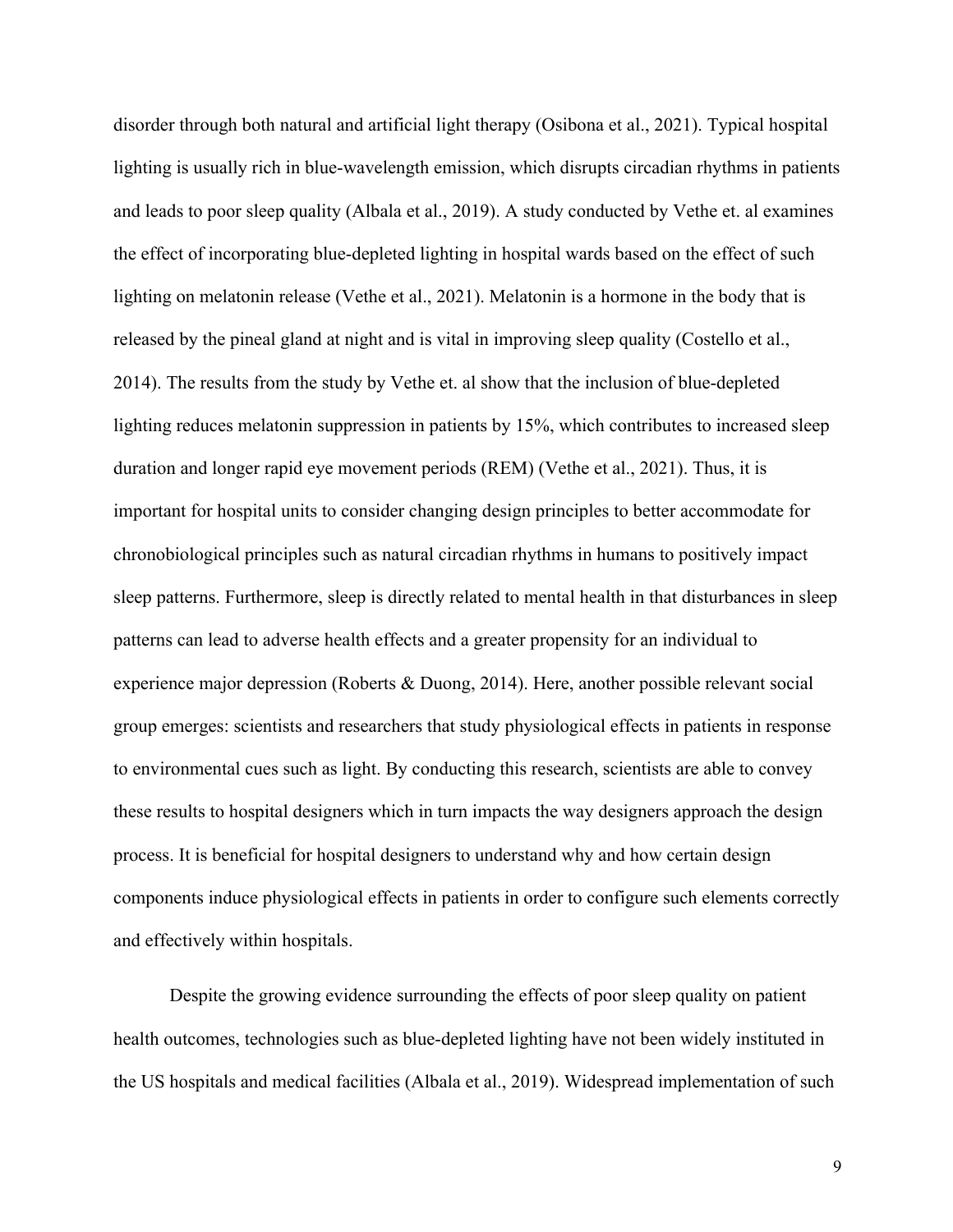technologies is necessary especially for cancer patients so as to avoid the worsening of cancerrelated afflictions and to improve the course of recovery.

### *Windows*

Windows are commonly incorporated as an aesthetic addition to homes, workplaces, apartments, and schools among other facilities. The addition of windows offers a way for individuals to capture the outdoor environment within the comfort of being indoors. In addition to aesthetic purposes, the presence of windows has been scientifically shown to benefit human wellbeing. The transparency of windows allows for sunlight to pass through which is extremely beneficial as it is established that sunlight boosts the body's vitamin D supply and increases serotonin levels – increased serotonin levels result in more positive moods and calm yet focused mental outlooks (Mead, 2008). Boubekri et. al published innovative research results that focused on the impact of windows and daylight exposure on employee well-being and productivity (Boubekri et al., 2014). The results surrounding this study show that office workers with more natural light exposure exhibited better sleep patterns and subsequently had better moods throughout the workday, which also translated into more productive workdays (Boubekri et al., 2014). Consequently, it is important to consider incorporating properly placed windows within medical facilities for the wellbeing of nurses and physicians to ensure that these workers can ultimately provide their best care to critical patients such as those suffering from cancer. Physician and nurse attitudes do have a profound effect on patient perceptions towards their quality of care, and as a result it is vital to uphold perceptions of doctors and healthcare workers as compassionate, knowledgeable and respectful to their patients (Ayoub et al., 2015). The addition of windows not only affects the wellbeing of healthcare workers, but also the wellbeing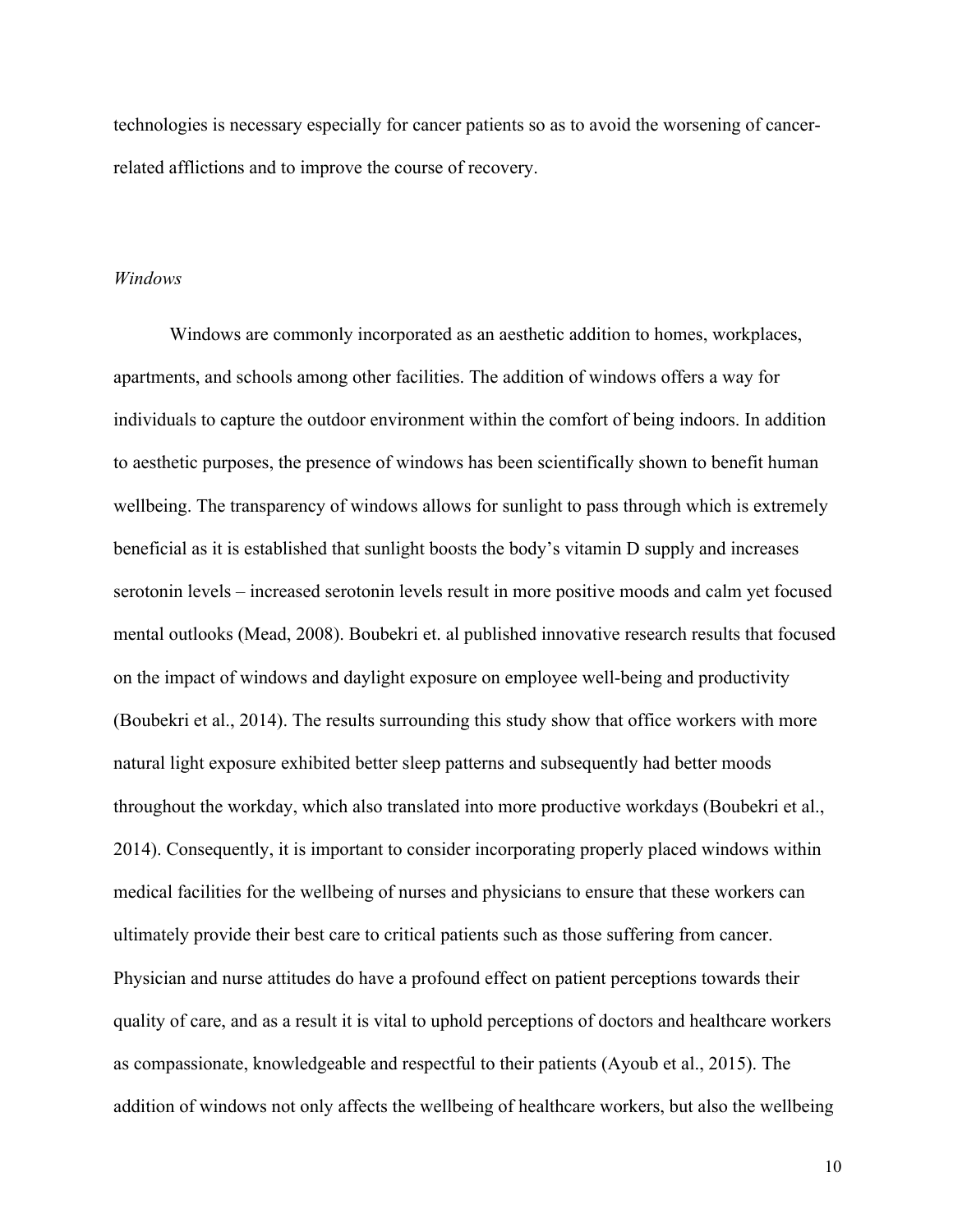and QOL of patients in recovery. A study conducted by Wang highlights the importance of sunlight exposure therapy on post-stroke patients and confirms that sunlight therapy improves the mental health of patients in recovery who experience depressed moods (Wang & Chen, 2020). Based on the aforementioned evidence, windows should be considered as an important element within hospital design to counteract depressive symptoms in cancer patients and to ensure that such patients are treated with the best quality of care from their nurses and physicians. Windows should be strategically placed in employee (e.g. physician) offices, areas where nurses tend to visit around the hospital frequently, and of course, patient care areas.

Referring back to SCOT, the effect of artifacts such as interior lighting on all relevant social groups is principal in conducting a thorough analysis of the relationship between each relevant social group. Although the key focus of this paper involves cancer patients, SCOT's focus on the attitudes of each relevant social group in response to hospital environment positions the argument such that it gives the reader insight into how one relevant social group's perception (i.e. healthcare workers) affects the mental health of another relevant social group (i.e. cancer patients). By considering the effect of windows on both patient populations *and* healthcare workers, designers will be able to pinpoint a comprehensive objective in fabricating design plans that are suited for both relevant social groups, especially given the interconnectedness between each group.

#### *Interior wall colors*

Color is a powerful environmental cue that influences people's moods and feelings. The human brain detects color as a stimulus in the form of light which is further processed in the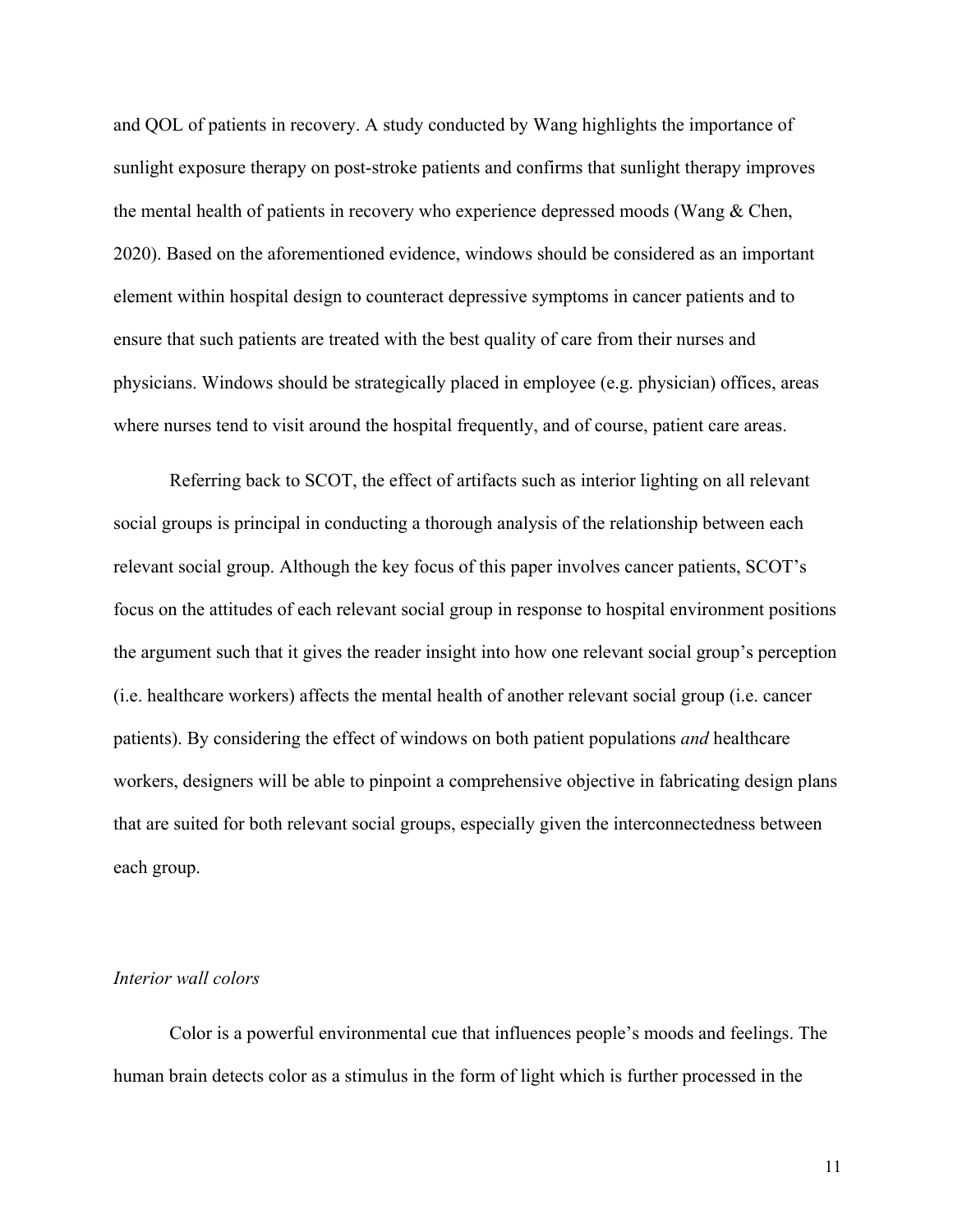brain to evoke certain feelings, emotions or memories (Yildirim et al., 2011). What determines the visibility of a color is its specific wavelength, with longer wavelengths translating into "warmer" colors such as red and orange, and shorter wavelengths translating into "cooler" colors such as blue and green (Holmes & Regier, 2017). Past experimental research has put forth that colors such as red or orange exert stimulating effects and result in higher arousal levels. Thus, "warmer" colors are associated with "active feelings" such as anger or sadness, while colors like blue and lavender are reported to evoke calm and peaceful emotions (Yildirim et al., 2011). Due to such ingrained societal perceptions of different colors, it is rather painless to take advantage of color in the context of hospital design through the SCOT framework. Building off of this framework, since hospitals are already stimulating and stressful environments, it would not be wise to paint walls stimulating colors such as red; rather, it is essential to counteract the fastpaced nature of hospitals for cancer patients by focusing on relaxing wall colors. Designers should take into account that cooler, peaceful colors evoke calmer mental states which is especially crucial for patients that are living through cancer. Painting recovery rooms with cooler colors allows patients to relax especially after intensive procedures such as chemotherapy or surgery due to the strong impact that perceptions of colors have on individuals. Some hospitals around the United States have preferred to use the color green on machines and walls to shift patient focus away from the environment to more of an "inward" awareness, and also because of its calming effect as opposed to bright, glaring colors such as white (Pantalony, 2009). However, it would still be extremely beneficial for designers to consider combinations of "cool" colors such as blue and lavender in addition to the use of green for an even more peaceful and calming experience at the hospital. Based on the SCOT framework, further research about how certain interior design elements such as color differently impact the relevant social groups (i.e.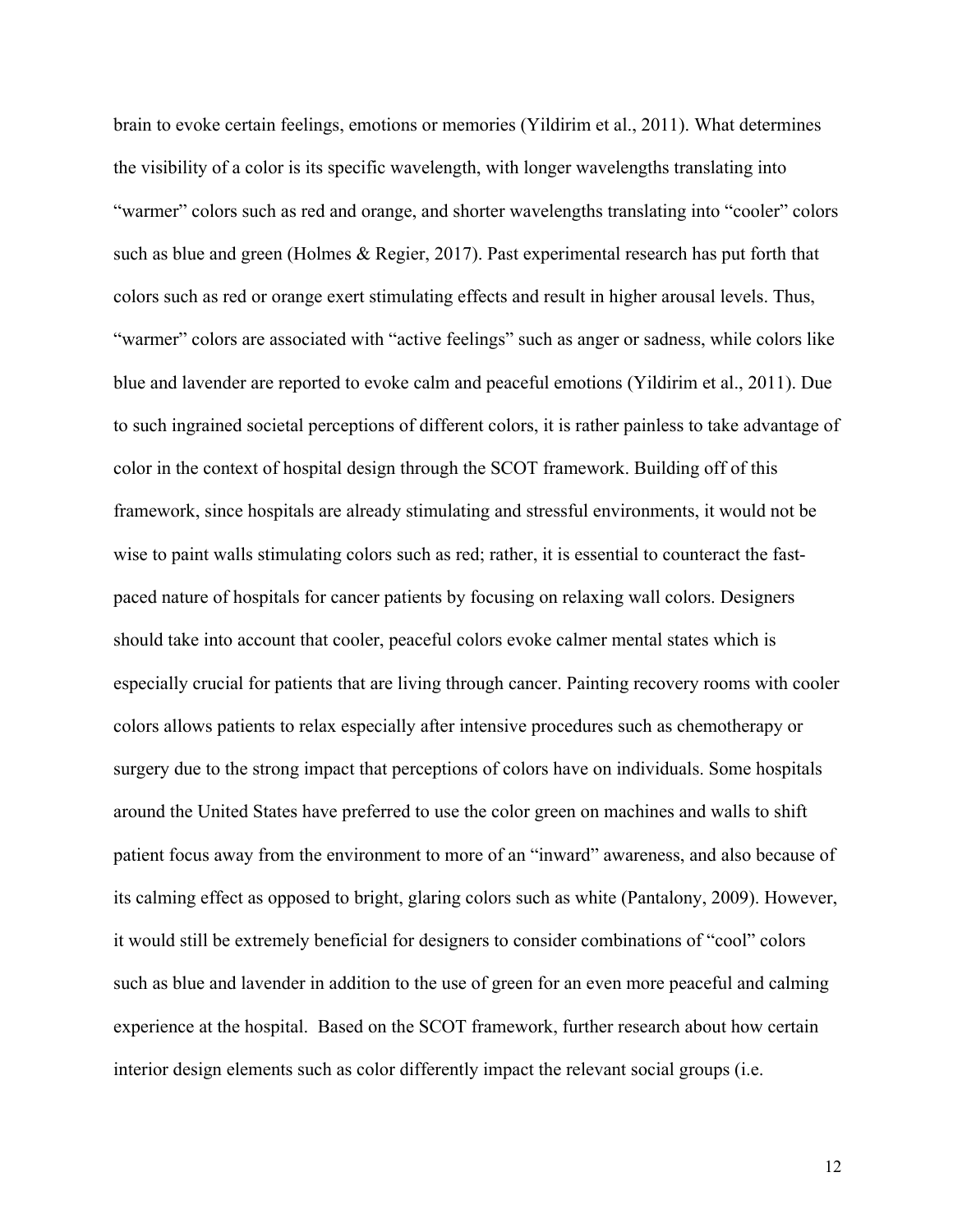physicians, adult cancer patients and pediatric cancer patients) is beneficial in reshaping rooms best suited towards each group's preference to improve mental health as an overall qualitative measure.

#### *Music and Sound*

Music has been a universal element in society across the world, especially as people create and listen to music as a way to express their identities, cultures and inner feelings. The benefits of music, however, extend beyond just the immediate feelings elicited upon listening to music; scientifically, it has been shown that music exerts positive effects on the brain. In fact, music provides a non-invasive technique to stimulate the brain and create new neural pathways (Trimble & Hesdorffer, 2017). Furthermore, music therapy has been accepted by individuals with depression and it is observed that the use of music is linked to improvements in mood disorders (Trimble & Hesdorffer, 2017). In a review authored by Timothy Iyendo, it appeared that the presence of music in healthcare settings brought about positive changes in patient mental wellbeing along with physical effects such as reductions in blood pressure. Soothing music and soft sounds such as light winds, bird twitter and calm ocean waves primarily elicited the aforementioned changes in patients (Iyendo, 2016). It is evident that the presence of music and soft, soothing sounds in healthcare settings has the potential to offset stressful feelings associated with being at the hospital, both by-way-of emotional and physical effects. To delve into a deeper analysis, however, it is important to consider how music affects cancer patients specifically, given the severity of a cancer diagnosis. It is not uncommon for cancer patients to experience side effects such as difficulty breathing, nausea, and flu-like symptoms during chemotherapy, and feel stressed, apprehensive, or lonely during radiotherapy. Listening to music during these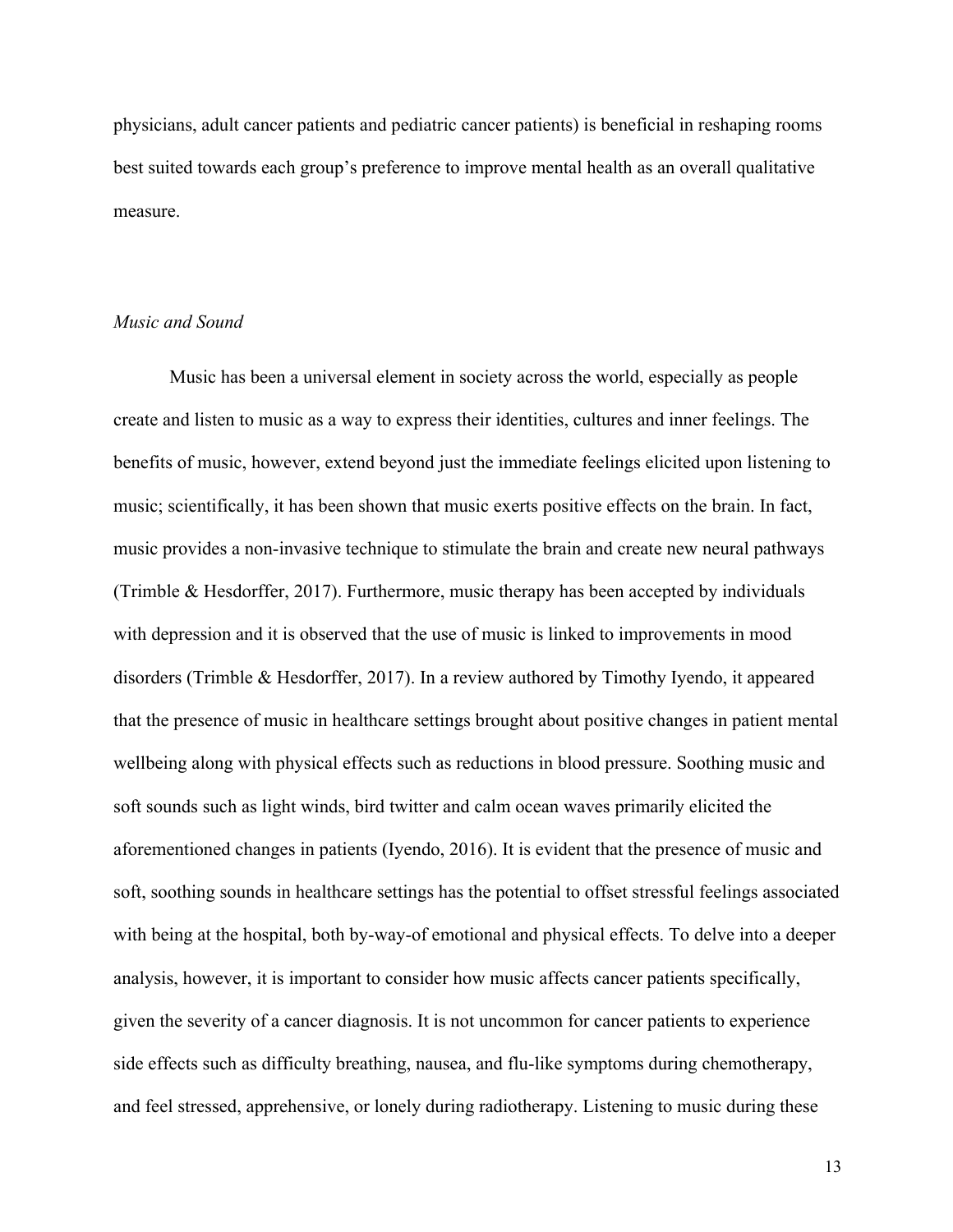procedures helps in diverting patients' attention away from the discomfort caused by the procedure itself and the side effects experienced later on (Stanczyk, 2011). Currently, music therapy has not been widely integrated into modern cancer care despite the benefits associated with music. It is advantageous for designers to consider configuring advanced sound systems within rooms where chemotherapy or other cancer-related therapies or surgeries occur, with options for soft sounds or music based on patient preference. Allowing cancer patients to choose between different melodies or sounds during intense procedures gives patients a sense of control over their own treatment environment, which is helpful in offsetting the fear related to the treatment.

In the context of SCOT, by adding softer elements such as music within hospitals, designers have the potential to alter the way cancer patients perceive hospitals and ultimately transform hospitals into a more positive environment for patients. The lack of creative solutions in incorporating music that noticeably impacts patients within hospitals speaks to the concept of rhetorical closure in the designers' perspective. Rhetorical closure emphasizes that the need for better solutions is reduced when social groups believe that the problem is solved (Pinch and Bijker, 1984). Since background music already exists in certain waiting rooms, designers may feel that music is not an important enough element to give weight to during the design process. However, there are many factors still left for designers to think about, including the type of music that is considered soothing by relevant social groups, ways in which music can be incorporated in areas where music is not necessarily played, among other design considerations. Thus, it is crucial for designers to recognize that it is necessary to elevate music as an important design consideration when working towards redesigning hospitals.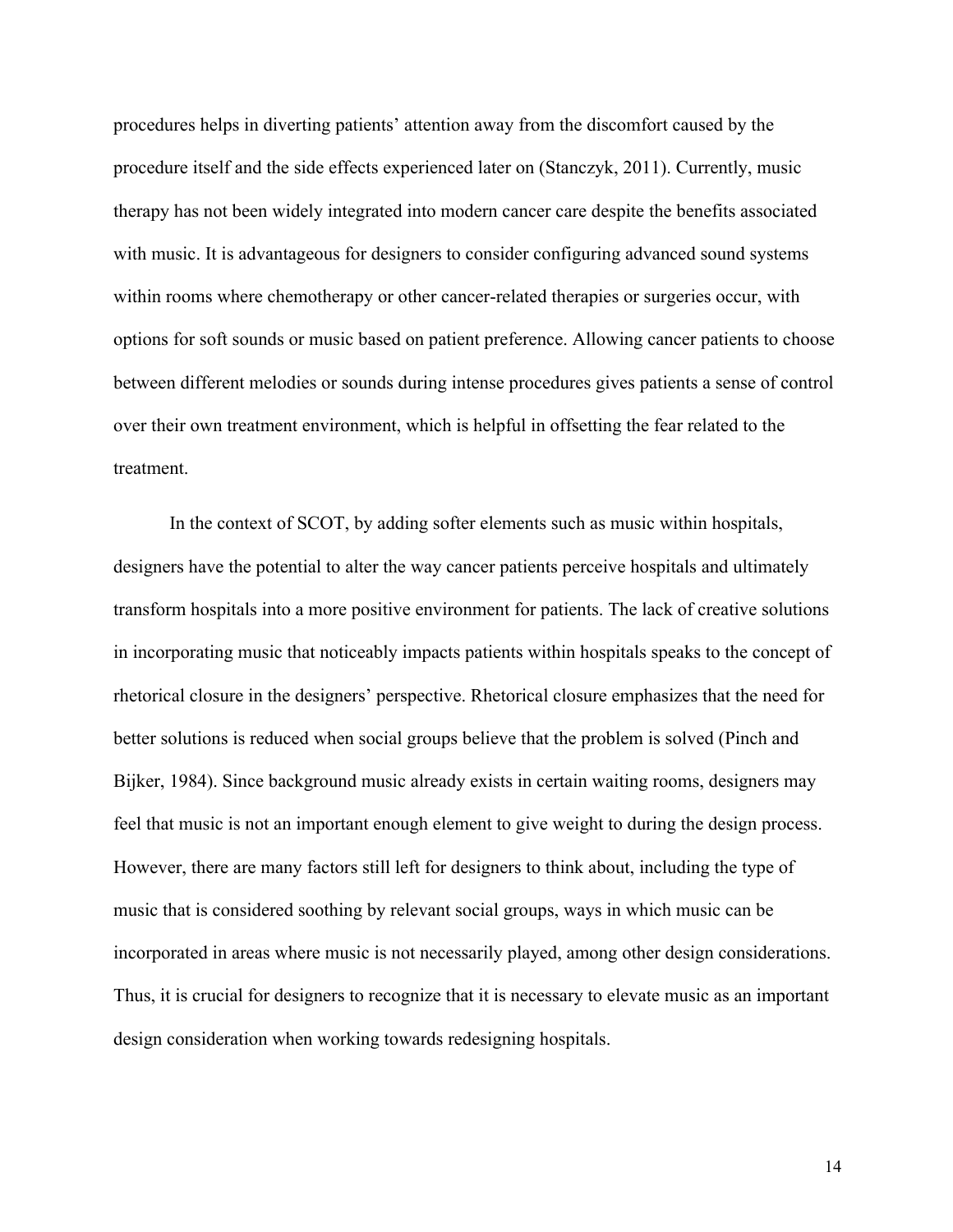Art is often used as a medium to allow individuals to express themselves and connect with their viewers through many forms. Paintings, sculptures, drawings, photography and other forms of visual art are commonly used as aesthetic additions in workplaces and other facilities. The mixture of arts and medicine is a rather new concept, as hospitals are only recently starting to incorporate elements of art in recovery rooms, waiting areas and patient rooms (Lankston et al., 2010). There is mounting evidence that the presence of visual art, specifically art that portrays naturalistic elements, has a positive effect on patient mental wellbeing, decreases anxiety and shortens the length of stay in hospitals (Lankston et al., 2010). A notable example of a hospital that strives to incorporate artistic elements is the New Stobhill Hospital in Glasgow, UK. The waiting rooms of this hospital are configured with monitors that play videos displaying slow passing of clouds, soft ripples in rivers and gently waving branches of trees in response to a breeze. Furthermore, walls in clinical areas include paintings, and areas with no windows have landscapes depicting natural scenery (Lankston et al., 2010). Additionally, it was found that depression and anxiety levels were lower in patients undergoing chemotherapy who were exposed to visual art as compared to those not exposed to visual art (Lankston et al., 2010). It is crucial for designers to start meshing medical areas and art in order to strike the perfect balance of peace and calmness in a medical setting. Art offers patients, especially cancer patients, with a distraction to any apprehension prior to a major treatment or to the pain after undergoing a treatment.

When examining relevant social groups through the SCOT framework in terms of incorporating art in hospitals, another social group emerges. The work of artists included in hospitals clearly has an impact on the relevant social group in question: cancer patients.

*Art*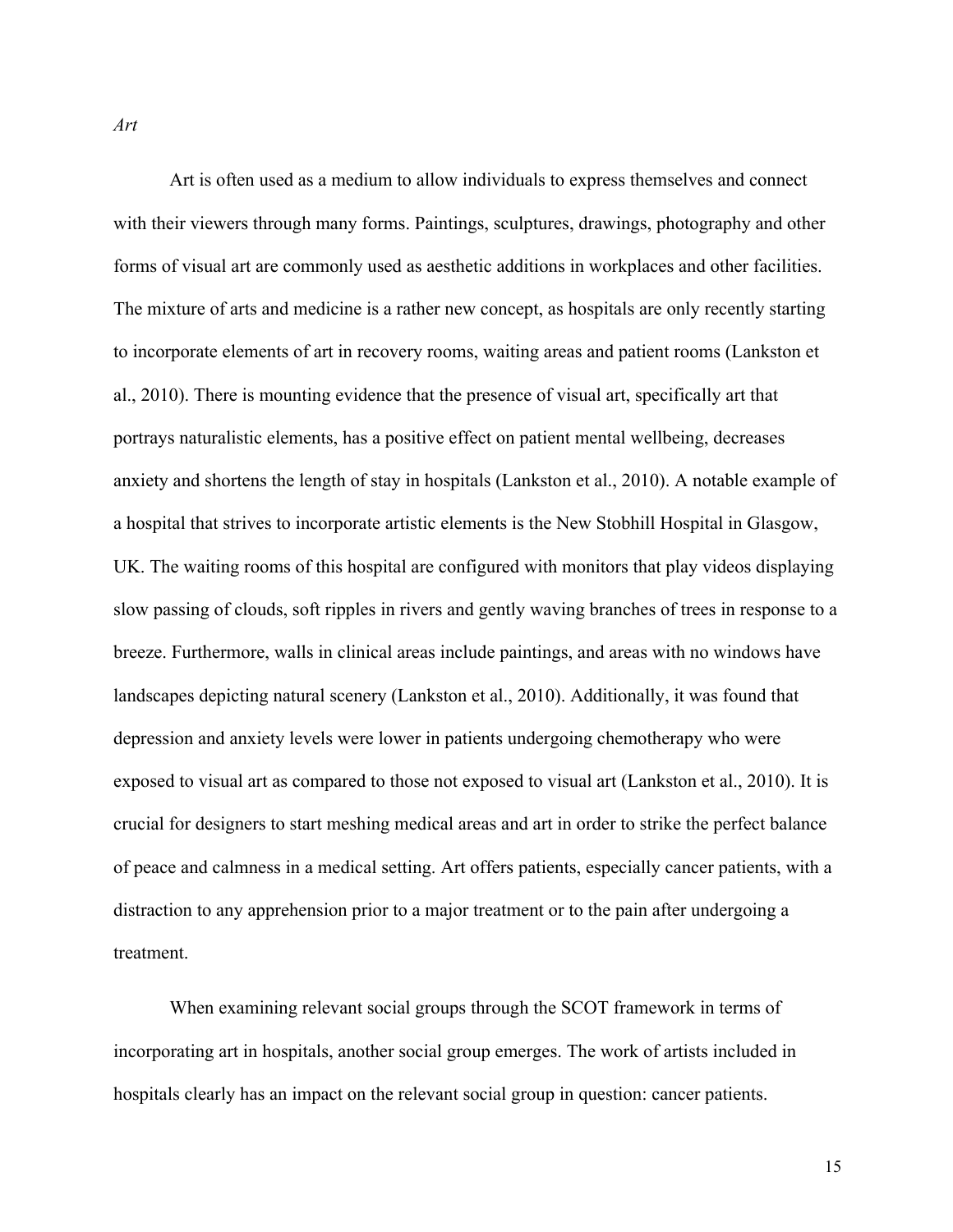Indirectly, the thought process of artists translates into the effect that their art has on the patient. In the context of hospital design, interior designers could directly collaborate with artists by providing artists with their vision on what feelings specific pieces of art should evoke in patients. The connection between relevant social groups responsible for developing certain technologies or artifacts shows that the joint effort between these two groups will translate into the best output for the 'receiving' relevant social groups, which include cancer patients and healthcare workers.

#### *Pediatric Design*

In addition to tailoring design specifications to improve the mental wellbeing of adult cancer patients, it is necessary to consider interior design changes specific to pediatric oncology wards. A cancer diagnosis in children presents itself as a significant childhood stressor, with tedious medical procedures and the social impacts of having cancer as the most stressful events in their prognosis (Sharp et al., 2017). Based on the evidence from previous subheadings, the addition of greenery, windows, music, art and appropriate wall colors are helpful to consider incorporating within pediatric oncology wards as a baseline. Additional design aspects that could improve children's perceptions of oncology wards include integrating playful strategies within waiting rooms and hospital rooms. Tonetto et. al describes how elements such as toys, gamification and virtual reality stations within healthcare environments can be used as a way to improve the subjective well-being of pediatric cancer patients (Tonetto et al., 2021). Subjective well-being is a term utilized to represent patients' self-perceptions and experiences with care provided by hospitals; by altering elements within a healthcare environment, it is hoped that children begin to view hospitals as more positive environments. Volunteers from the study by Tonetto et. al felt less isolated with playful technological elements (i.e. virtual reality) within the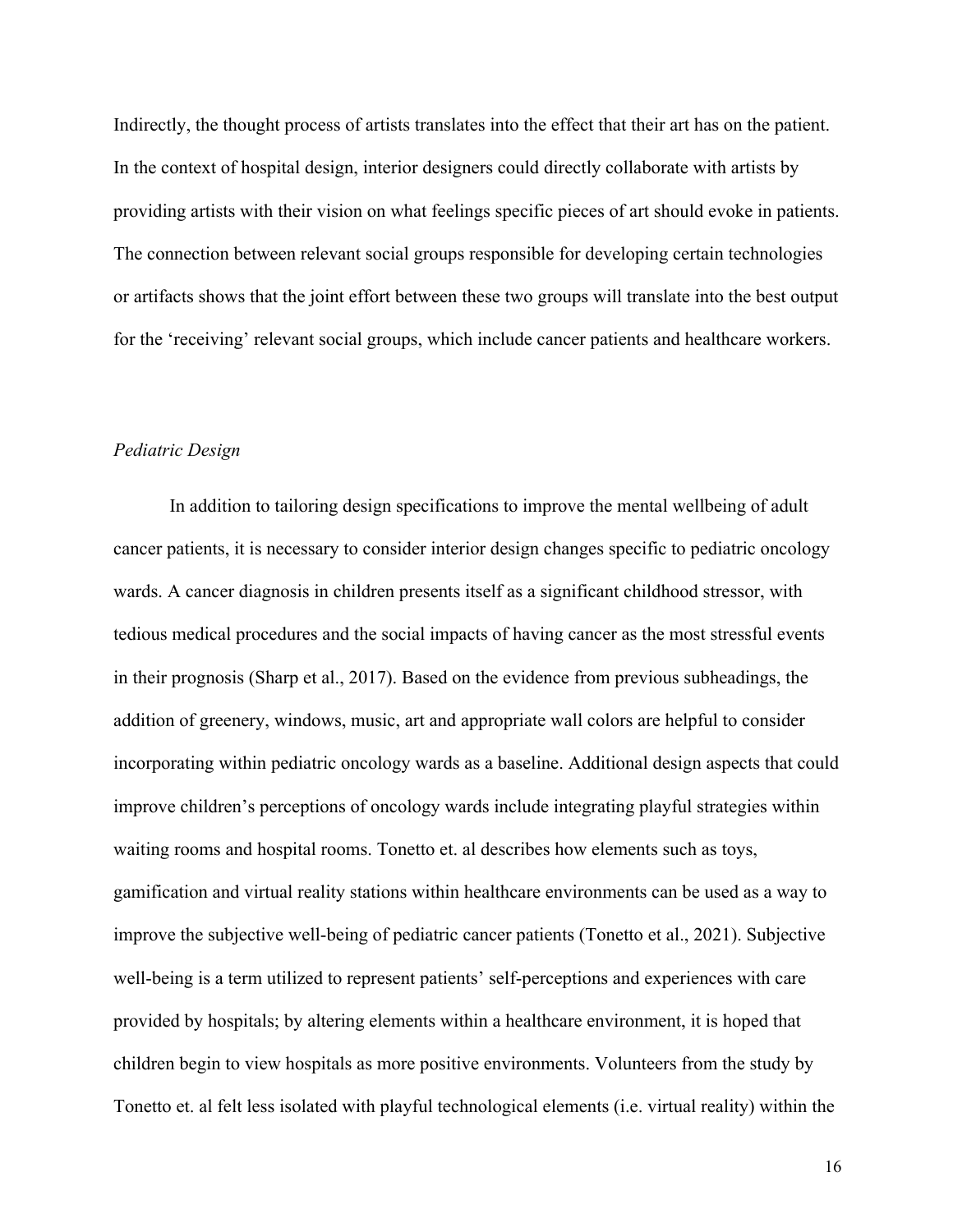healthcare space and enjoyed playing with physical artifacts that allowed children to visualize any medical procedure they were to undergo, which reduced apprehension (Tonetto et al., 2021). Based on the principle of SCOT, blending advanced technology such as virtual reality and creating a lighthearted environment for children in oncology wards has the potential to transform children's perception of their hospital visits. This example embodies SCOT's core concept of design flexibility, where advanced technologies including kiosks with games or other fun solutions can be tailored towards children as a relevant social group. In other words, design flexibility lies in adding components to pediatric wards that children perceive as entertaining; incorporating these technologies within hospitals can be further customized based on the relevant social group in question, meaning that the way these solutions are designed may be different based on what factors adult cancer patients perceive as positive or gratifying.

The design solutions mentioned influence children's perception of their environment. Perception shifts make the process of going to the hospital easier, reduce parental stress and overall contribute to happier mental states, which is the ultimate goal of universal hospital design changes. Currently, many universities are to take on this project of gamifying pediatric oncology wards and it is hoped that these elements can be seen in many hospitals across the world.

# *Limitations and Future Work*

Transforming hospital design is not an easy task. Several architects are often reluctant to participate in the process of altering hospital design due to the complexity of the job (de Grey, 2015). Although there are many beneficial elements that could be incorporated within hospital design, it is crucial to balance creativity with seamless operations at the hospital. The goal is to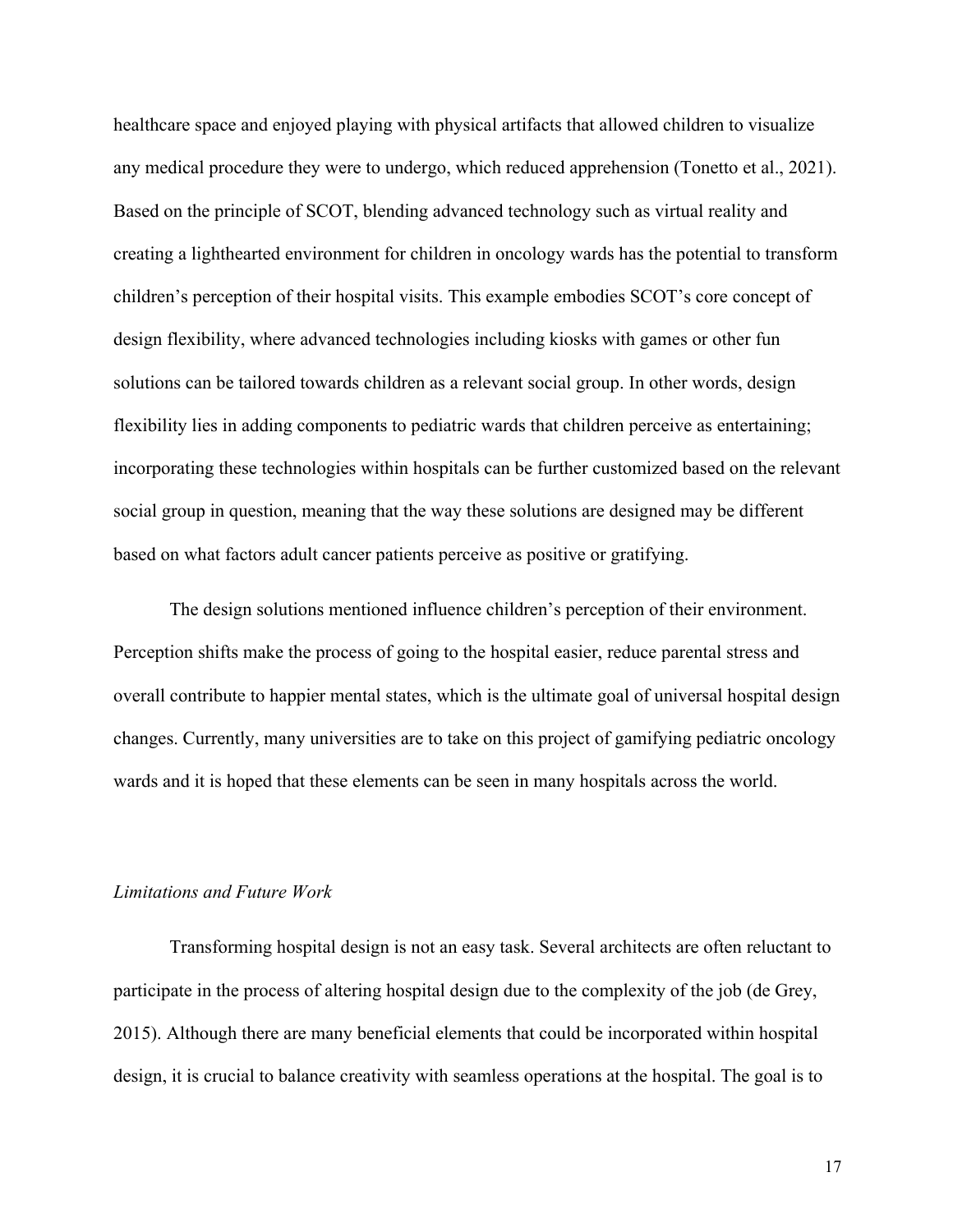avoid adding any elements that may interfere with important operations at the hospital, such as urgent surgeries, triage decisions and other time-intensive situations. Additionally, building modern and technologically advanced hospitals from scratch takes time and valuable resources, such as workers and scientists that are committed to the project. This process would most likely require more studies to be done on elements that do indeed have a considerable positive effect on patient mental wellbeing and perceptions in order to ensure that resources are not wasted. Furthermore, altering patient perceptions takes time, and it could be a long while before society starts to view hospitals as more positive environments.

There are several opportunities for future research on the topic of hospital interior design. For one, the focus of interior design could be shifted to more technological solutions rather than simple design solutions such as changing wall colors. In other words, advancements in technology could translate into the development of 'smart' hospitals in which elements such as virtual reality and AI are integrated for specific purposes. Another area of research that is useful in hospital settings is related to the addition of exercise stations within hospitals. Exercise is an important part of daily life, and patients in hospitals should have the opportunity to maintain their physical activity levels in different ways if they are able to.

# **Conclusion**

The rigidness and uniformity of hospital design needs to be transformed in a way to allow for the incorporation of new elements that are scientifically shown to have a positive effect on human health. It is evident that environments do indeed have an effect on human mental states; thus, it is necessary to take advantage of this relationship and alter hospital environments to make for a better in-hospital experience. There is a strong association between mental states and physical health, so any strides focused on improving mental health facilitate the betterment of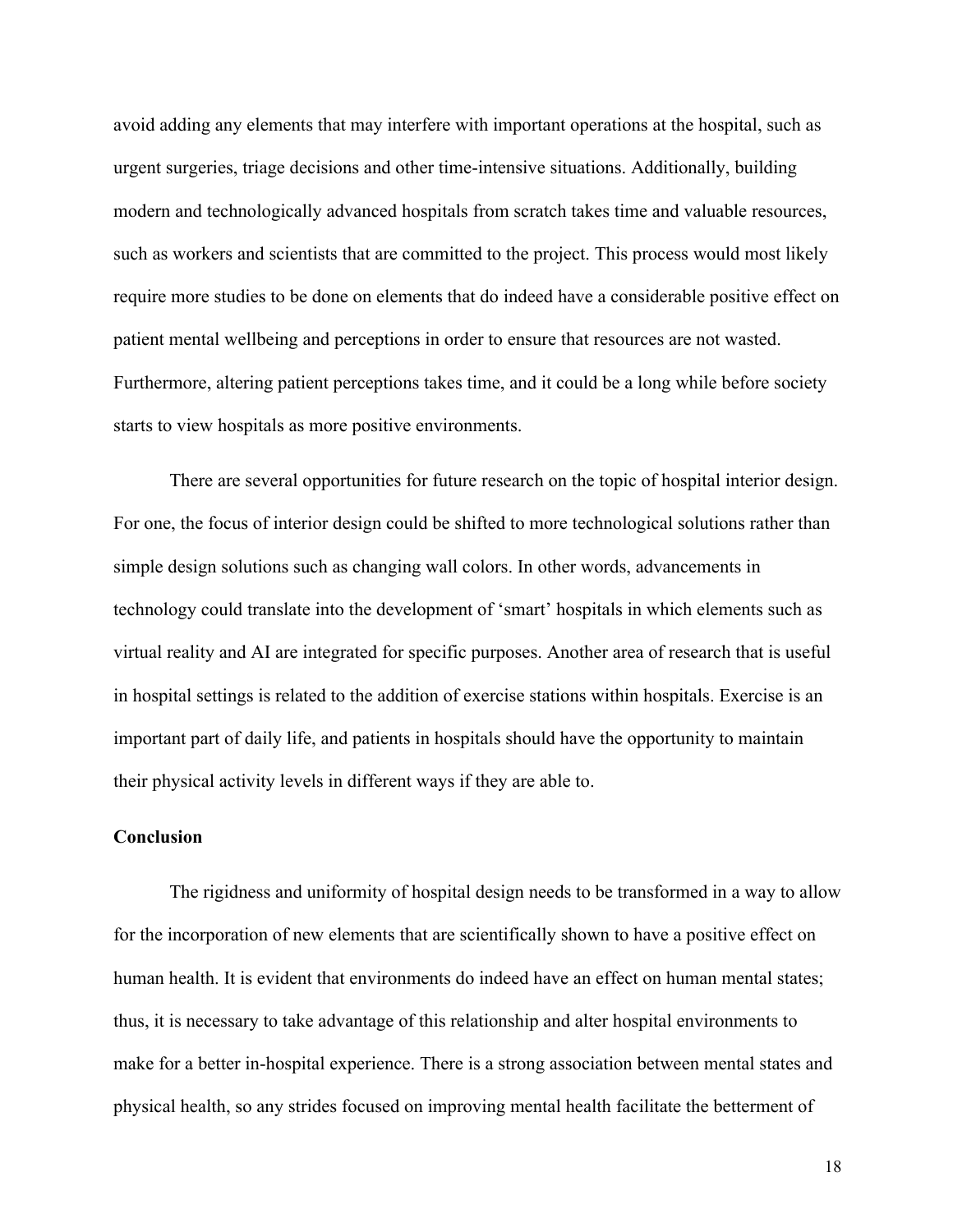patient physical health, even in dire cases such as those suffering from cancer. By prompting designers to broaden their focus in incorporating certain elements of hospital design, prognoses of cancer patients can be improved along with QOL as patients start to live with more positivity and happiness in their lives.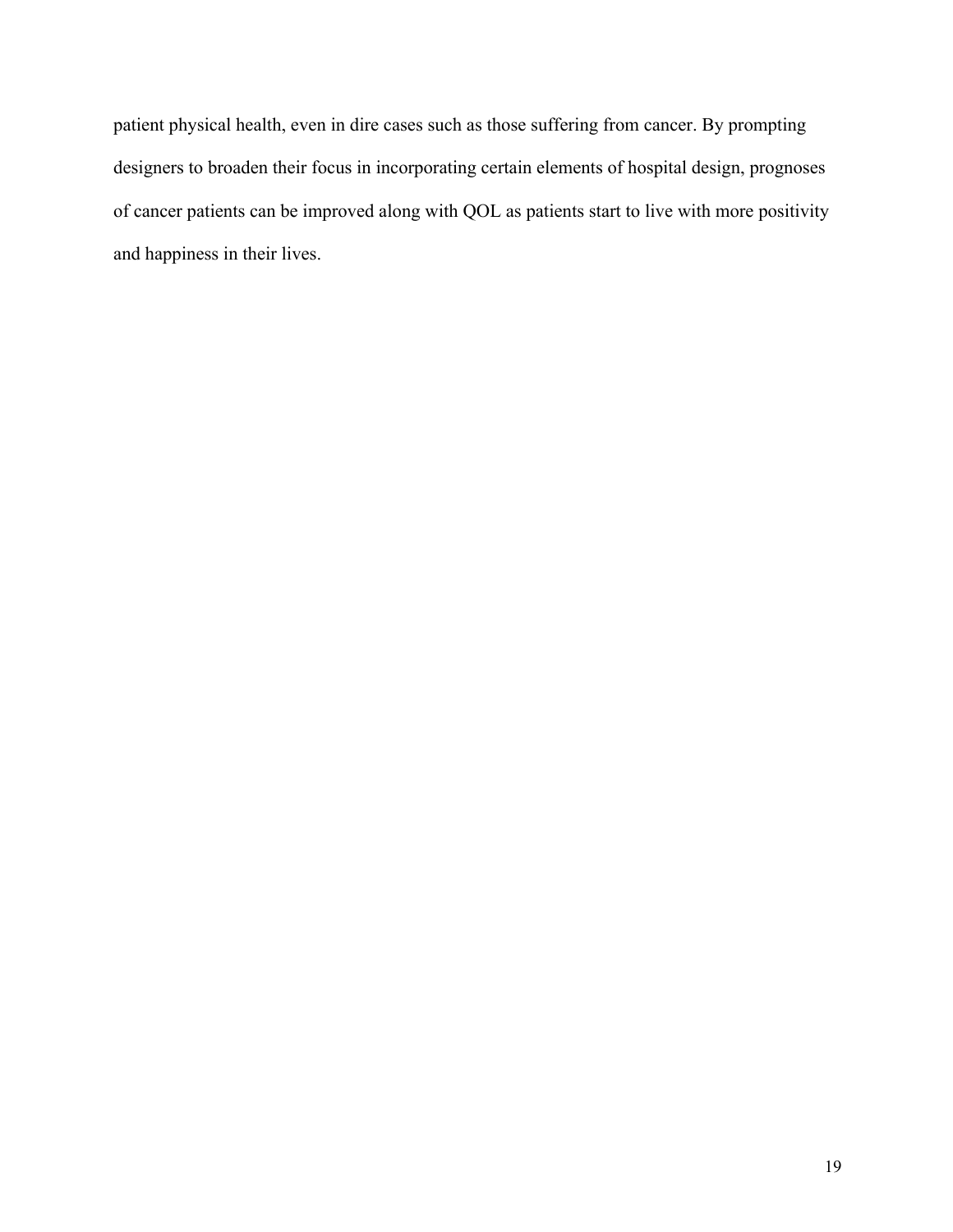# **Works Cited**

- Albala, L., Bober, T., Hale, G., Warfield, B., Collins, M. L., Merritt, Z., Steimetz, E., Nadler, S., Lev, Y., & Hanifin, J. (2019). Effect on nurse and patient experience: Overnight use of blue-depleted illumination. *BMJ Open Quality*, *8*(3), e000692. https://doi.org/10.1136/bmjoq-2019-000692
- Ayoub, F., Fares, Y., & Fares, J. (2015). The Psychological Attitude of Patients toward Health Practitioners in Lebanon. *North American Journal of Medical Sciences*, *7*(10), 452–458. https://doi.org/10.4103/1947-2714.168663
- Boubekri, M., Cheung, I. N., Reid, K. J., Wang, C.-H., & Zee, P. C. (2014). Impact of Windows and Daylight Exposure on Overall Health and Sleep Quality of Office Workers: A Case-Control Pilot Study. *Journal of Clinical Sleep Medicine : JCSM : Official Publication of the American Academy of Sleep Medicine*, *10*(6), 603–611. https://doi.org/10.5664/jcsm.3780
- Chang, K. G., & Chien, H. (2017). The Influences of Landscape Features on Visitation of Hospital Green Spaces—A Choice Experiment Approach. *International Journal of Environmental Research and Public Health*, *14*(7), 724.

https://doi.org/10.3390/ijerph14070724

- Costello, R. B., Lentino, C. V., Boyd, C. C., O'Connell, M. L., Crawford, C. C., Sprengel, M. L., & Deuster, P. A. (2014). The effectiveness of melatonin for promoting healthy sleep: A rapid evidence assessment of the literature. *Nutrition Journal*, *13*, 106. https://doi.org/10.1186/1475-2891-13-106
- de Grey, S. (2015). Designing the future hospital: An architect's perspective. *Future Hospital Journal*, *2*(1), 15–18. https://doi.org/10.7861/futurehosp.2-1-15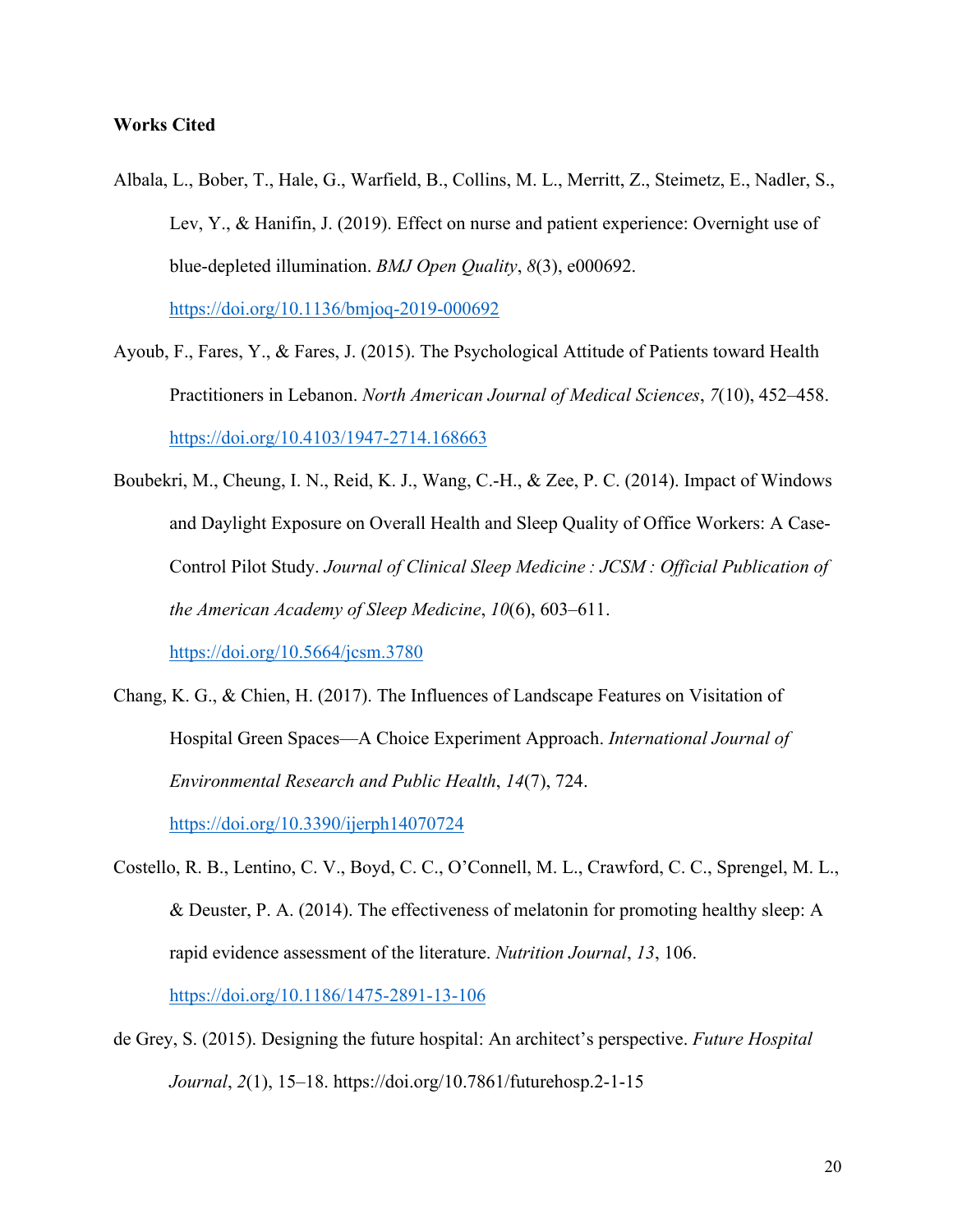- Edvardsson, D., Sandman, P. O., & Rasmussen, B. (2006). Caring or uncaring--meanings of being in an oncology environment. Journal of advanced nursing, 55(2), 188–197. https://doi.org/10.1111/j.1365-2648.2006.03900.x
- Feliciana Silva, F., Macedo da Silva Bonfante, G., Reis, I. A., André da Rocha, H., Pereira Lana, A., & Leal Cherchiglia, M. (2020). Hospitalizations and length of stay of cancer patients: A cohort study in the Brazilian Public Health System. *PloS one*, *15*(5), e0233293. https://doi.org/10.1371/journal.pone.0233293
- Holmes, K. J., & Regier, T. (2017). Categorical Perception Beyond the Basic Level: The Case of Warm and Cool Colors. *Cognitive Science*, *41*(4), 1135–1147. https://doi.org/10.1111/cogs.12393
- Iyendo, T. O. (2016). Exploring the effect of sound and music on health in hospital settings: A narrative review. *International Journal of Nursing Studies*, *63*, 82–100. https://doi.org/10.1016/j.ijnurstu.2016.08.008
- Klein, H. K., & Kleinman, D. L. (2002). The Social Construction of Technology: Structural Considerations. Science, Technology, & Human Values, 27(1), 28-52. https://doi.org/10.1177/016224390202700102
- Koinis, A., Giannou, V., Drantaki, V., Angelaina, S., Stratou, E., & Saridi, M. (2015). The Impact of Healthcare Workers Job Environment on Their Mental-emotional Health. Coping Strategies: The Case of a Local General Hospital. *Health Psychology Research*, *3*(1), 1984. https://doi.org/10.4081/hpr.2015.1984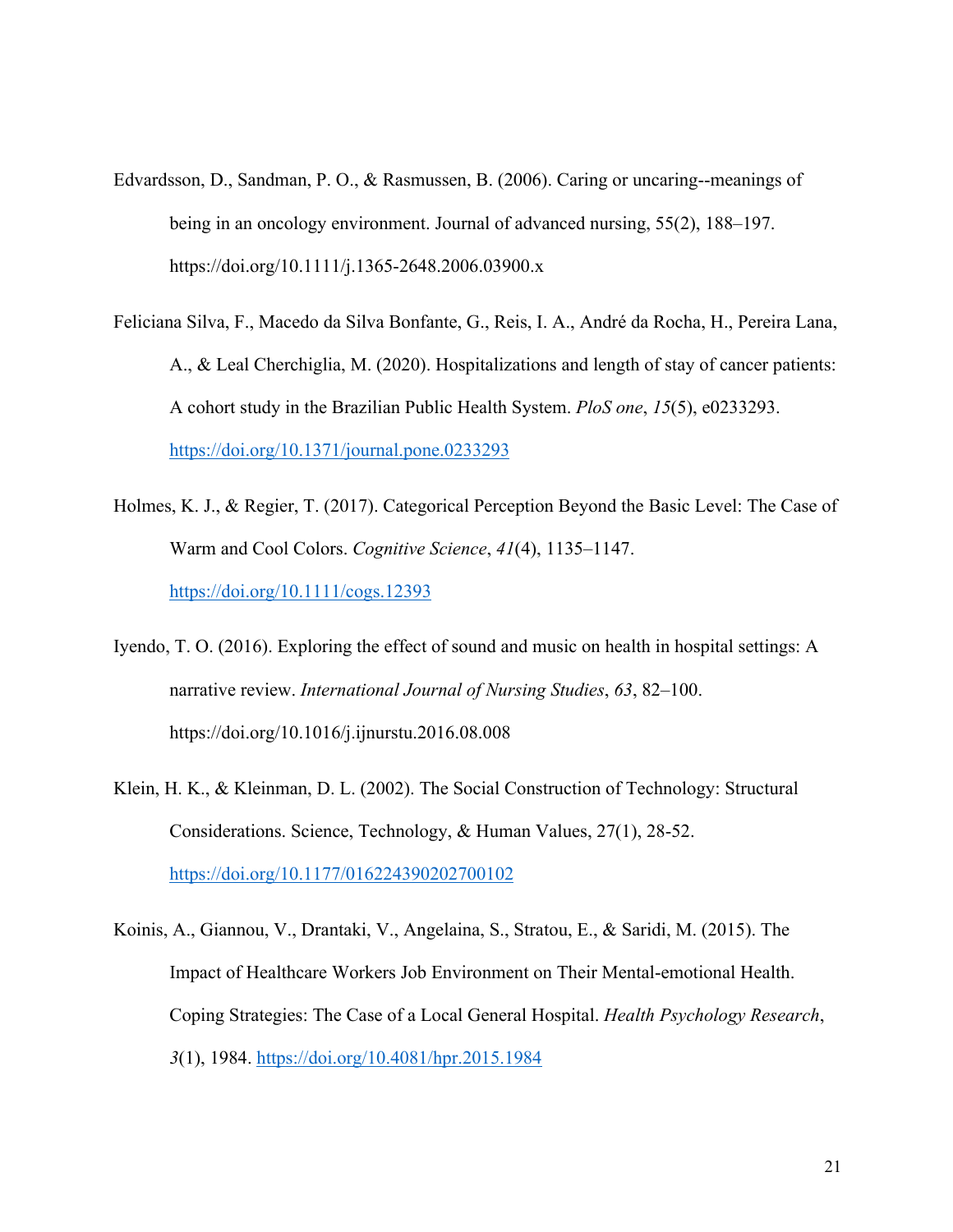- Lankston, L., Cusack, P., Fremantle, C., & Isles, C. (2010). Visual art in hospitals: Case studies and review of the evidence. *Journal of the Royal Society of Medicine*, *103*(12), 490–499. https://doi.org/10.1258/jrsm.2010.100256
- Maas, J., Verheij, R. A., Groenewegen, P. P., de Vries, S., & Spreeuwenberg, P. (2006). Green space, urbanity, and health: How strong is the relation? *Journal of Epidemiology and Community Health*, *60*(7), 587–592. https://doi.org/10.1136/jech.2005.043125
- Mead, M. N. (2008). Benefits of Sunlight: A Bright Spot for Human Health. *Environmental Health Perspectives*, *116*(4), A160–A167.
- Osibona, O., Solomon, B. D., & Fecht, D. (2021). Lighting in the Home and Health: A Systematic Review. *International Journal of Environmental Research and Public Health*, *18*(2), 609. https://doi.org/10.3390/ijerph18020609
- Pantalony, D. (2009). The colour of medicine. *CMAJ : Canadian Medical Association Journal*, *181*(6–7), 402–403. https://doi.org/10.1503/cmaj.091058
- Park, S.-H., & Mattson, R. H. (2009). Ornamental indoor plants in hospital rooms enhanced health outcomes of patients recovering from surgery. *Journal of Alternative and Complementary Medicine (New York, N.Y.)*, *15*(9), 975–980. https://doi.org/10.1089/acm.2009.0075
- Pinch, T. J., & Bijker, W. E. (1984). The social construction of facts and artifacts: Or how the sociology of science and the sociology of technology might benefit each other. *Social Studies of Science, 14(3)*, 399-441. Retrieved from http://www.jstor.org/stable/285355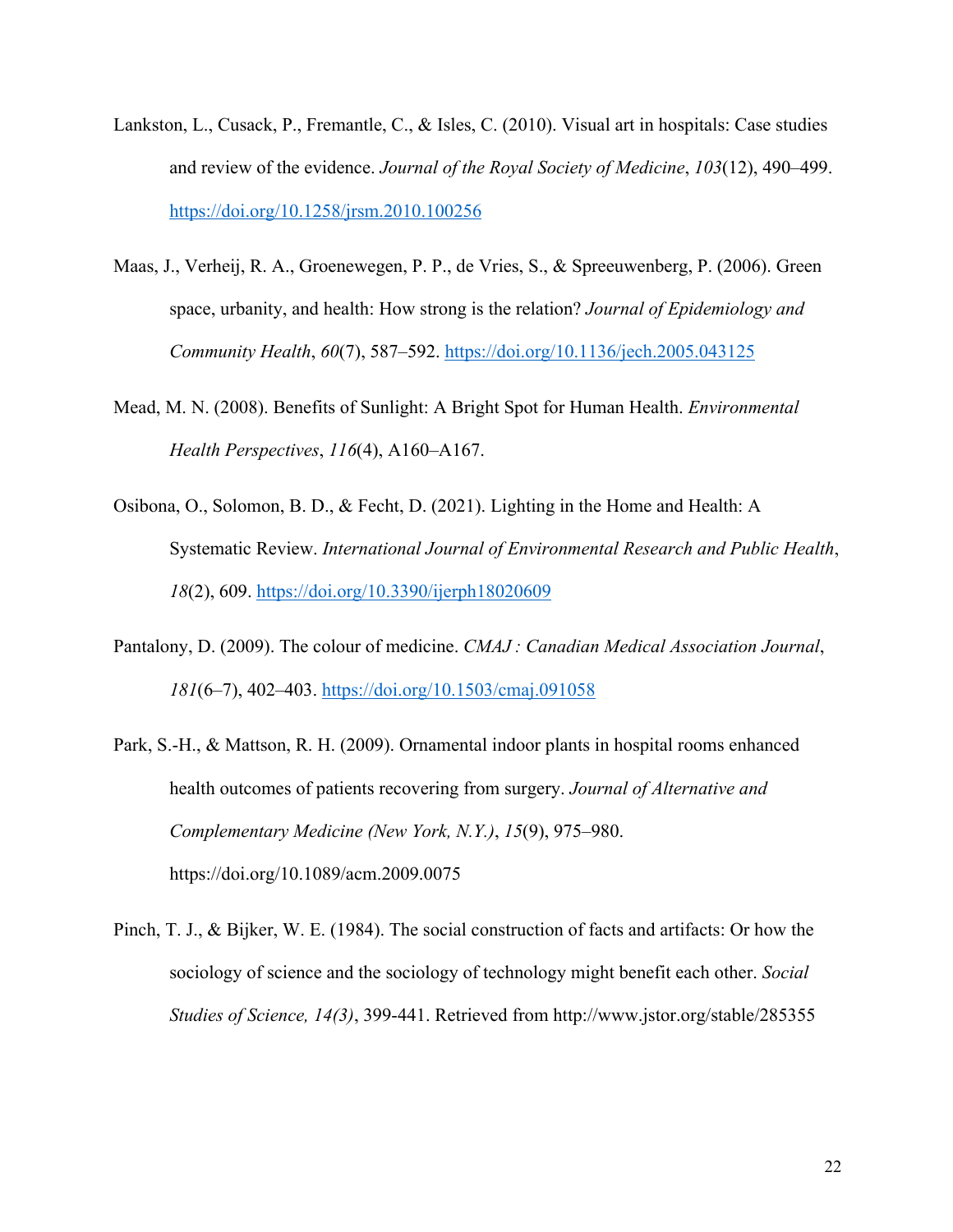- Rautio, N., Filatova, S., Lehtiniemi, H., & Miettunen, J. (2018). Living environment and its relationship to depressive mood: A systematic review. *The International journal of social psychiatry*, *64*(1), 92–103. https://doi.org/10.1177/0020764017744582
- Reed-Berendt, R., Shafran, R., Langdon, D., Christie, D., Hough, R., & Coughtrey, A. (2019). Experiences of Low Mood in Young People With Cancer: A Qualitative Study. *Journal of Pediatric Oncology Nursing*, *36*(6), 424–

435. https://doi.org/10.1177/1043454219844232

- Roberts, R. E., & Duong, H. T. (2014). The Prospective Association between Sleep Deprivation and Depression among Adolescents. *Sleep*, *37*(2), 239–244. https://doi.org/10.5665/sleep.3388
- Stanczyk, M. M. (2011). Music therapy in supportive cancer care. *Reports of Practical Oncology and Radiotherapy*, *16*(5), 170–172. https://doi.org/10.1016/j.rpor.2011.04.005
- Singer S. (2018). Psychosocial Impact of Cancer. *Recent results in cancer research. Fortschritte der Krebsforschung. Progres dans les recherches sur le cancer*, *210*, 1–11. https://doi.org/10.1007/978-3-319-64310-6\_1
- Sharp, K., Lindwall, J. J., Willard, V. W., Long, A. M., Martin-Elbahesh, K. M., & Phipps, S. (2017). Cancer as a stressful life event: Perceptions of children with cancer and their peers. Cancer, 123(17), 3385–3393. https://doi.org/10.1002/cncr.30741
- Smith H. R. (2015). Depression in cancer patients: Pathogenesis, implications and treatment (Review). *Oncology letters*, *9*(4), 1509–1514. https://doi.org/10.3892/ol.2015.2944